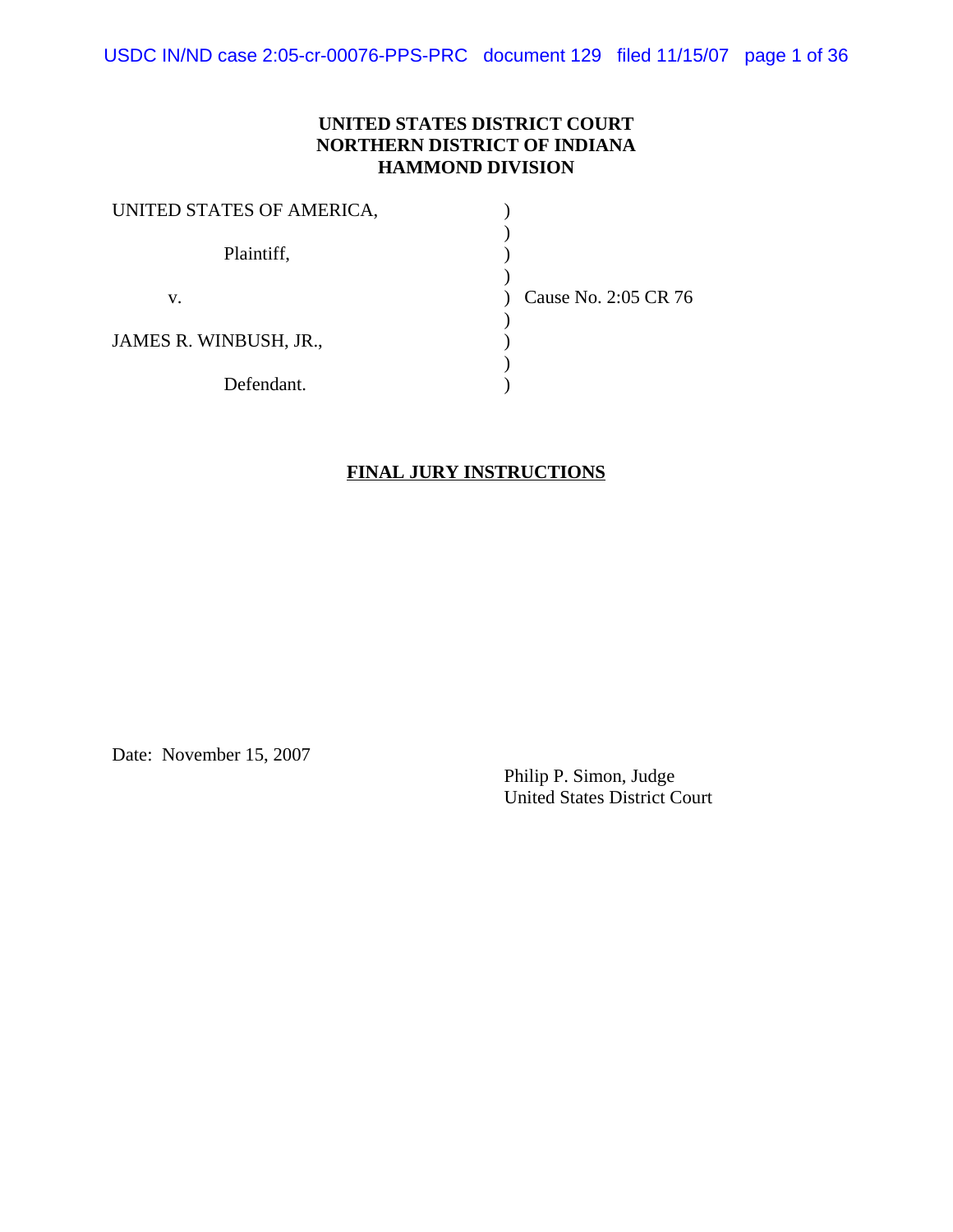Members of the jury, you have seen and heard all the evidence and the arguments of the attorneys. Now I will instruct you on the law.

You have two duties as a jury. Your first duty is to decide the facts from the evidence in the case. This is your job, and yours alone.

Your second duty is to apply the law that I give you to the facts. You must follow these instructions, even if you disagree with them. Each of the instructions is important, and you must follow all of them.

Perform these duties fairly and impartially. Do not allow sympathy, prejudice, fear, or public opinion to influence you. You should not be influenced by any person's race, color, religion, national ancestry, or sex.

Nothing I say now, and nothing I said or did during the trial, is meant to indicate any opinion on my part about what the facts are or about what your verdict should be.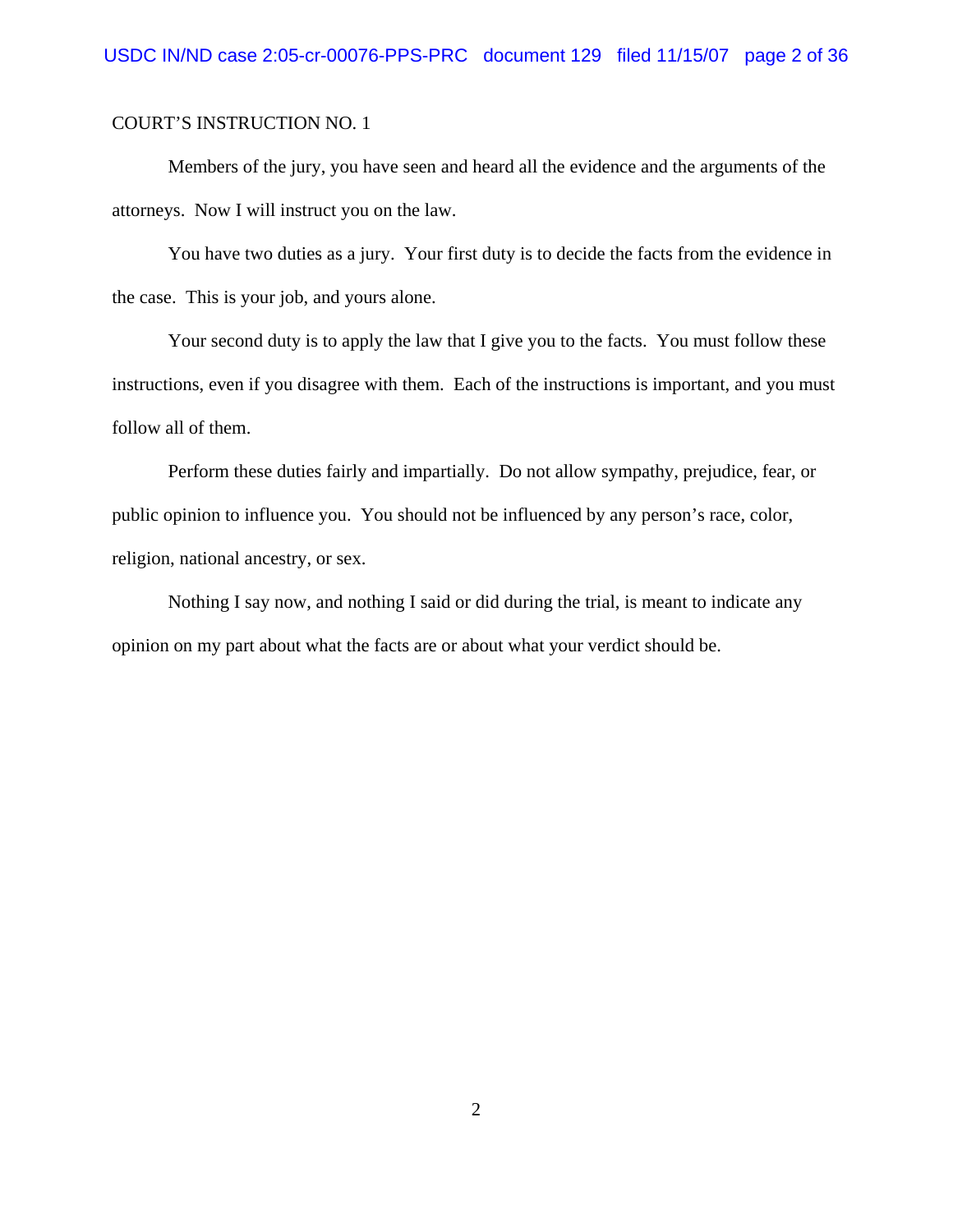The evidence consists of the testimony of the witnesses, the exhibits admitted in evidence, and stipulations. A stipulation is an agreement between both sides that certain facts are true.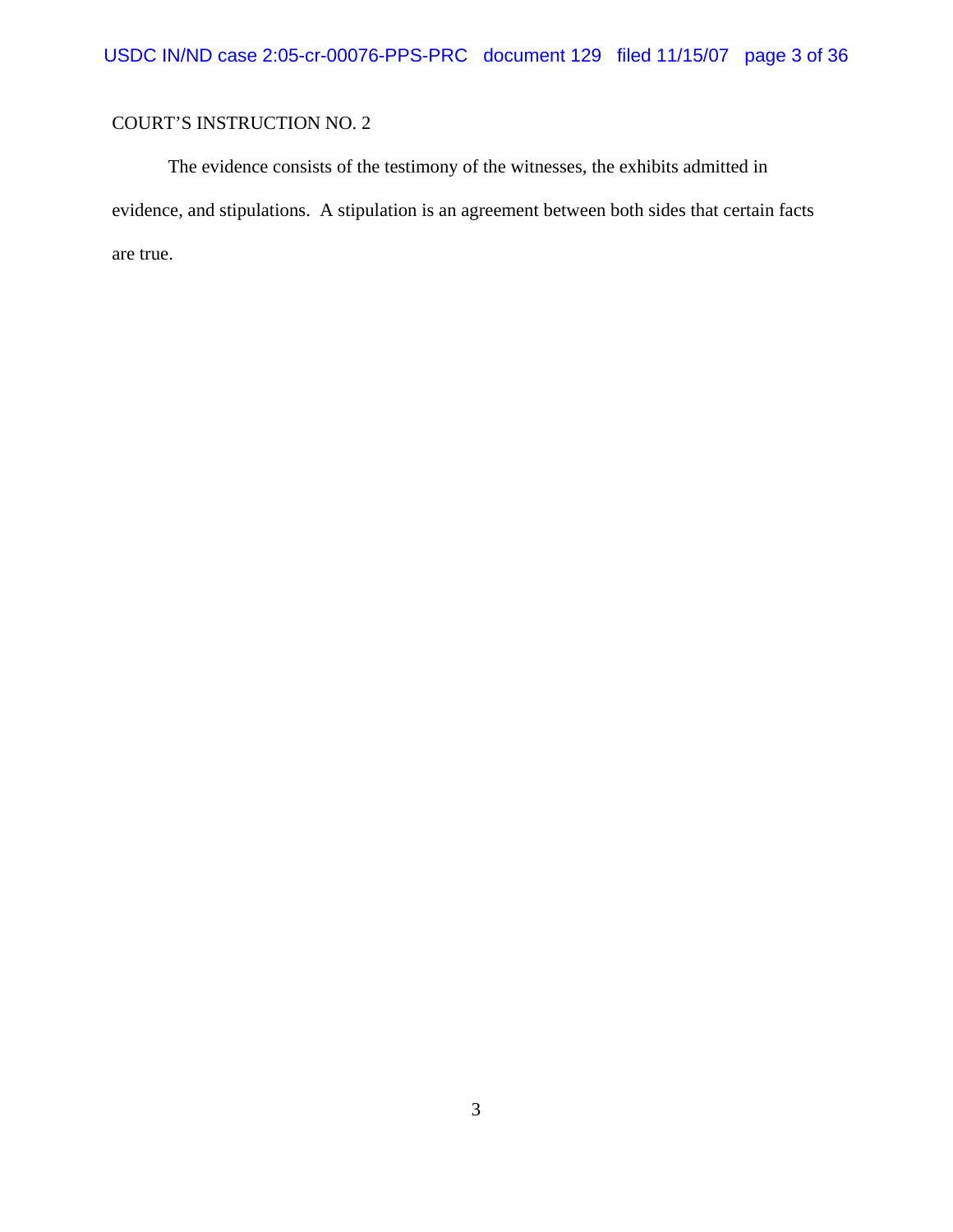You are to decide whether the testimony of each of the witnesses is truthful and accurate, in part, in whole, or not at all, as well as what weight, if any, you give to the testimony of each witness. In evaluating the testimony of any witness, you may consider, among other things:

- the witness's intelligence;
- the ability and opportunity the witness had to see, hear, or know the things that the witness testified about;
- the witness's memory;
- any interest, bias, or prejudice the witness may have;
- the manner of the witness while testifying; and
- the reasonableness of the witness's testimony in light of all the evidence in the case.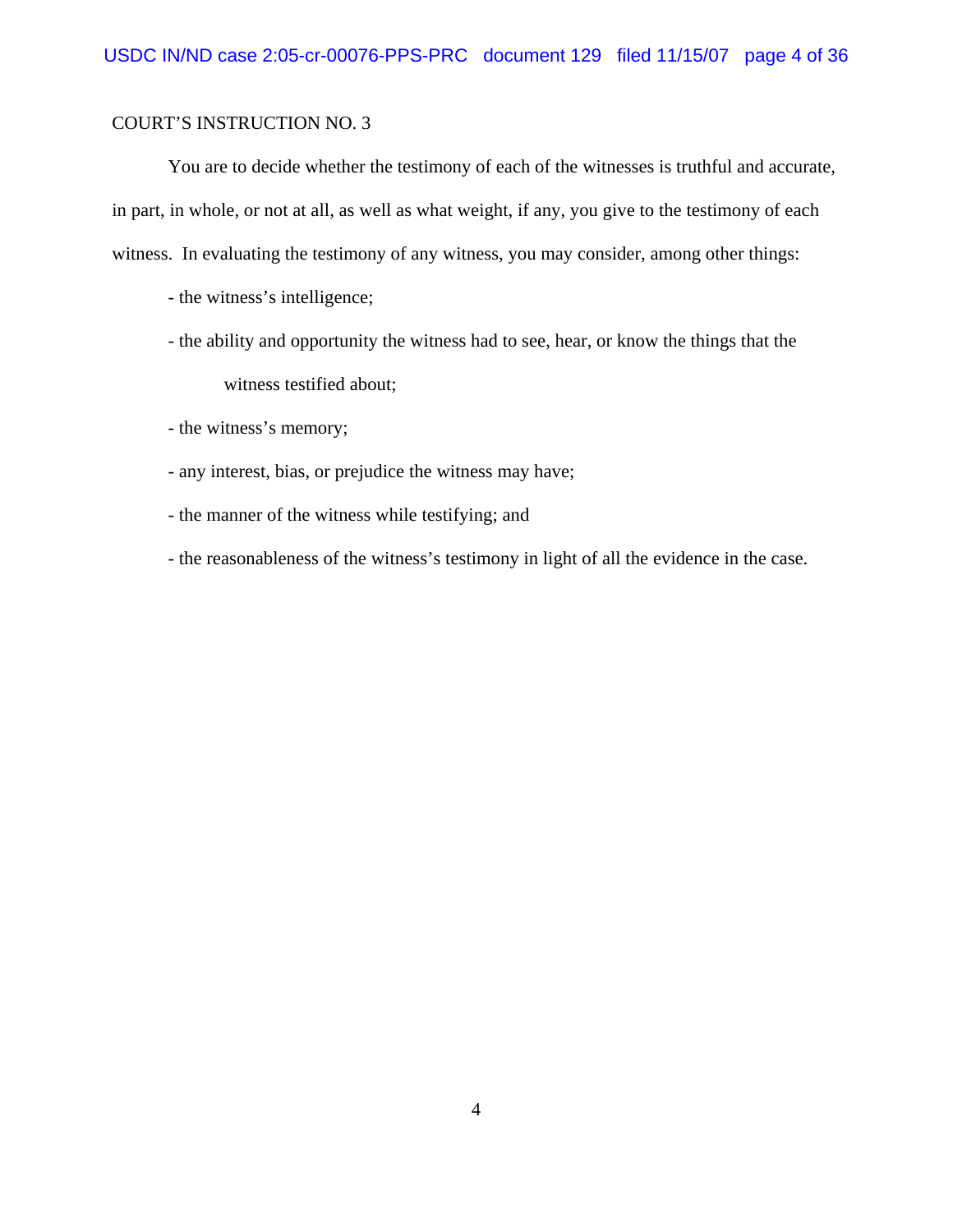You should use common sense in weighing the evidence and consider the evidence in light of your own observations in life. In our lives, we often look at one fact and conclude from it that another fact exists. In law we call this "inference." A jury is allowed to make reasonable inferences. Any inferences you make must be reasonable and must be based on the evidence in the case.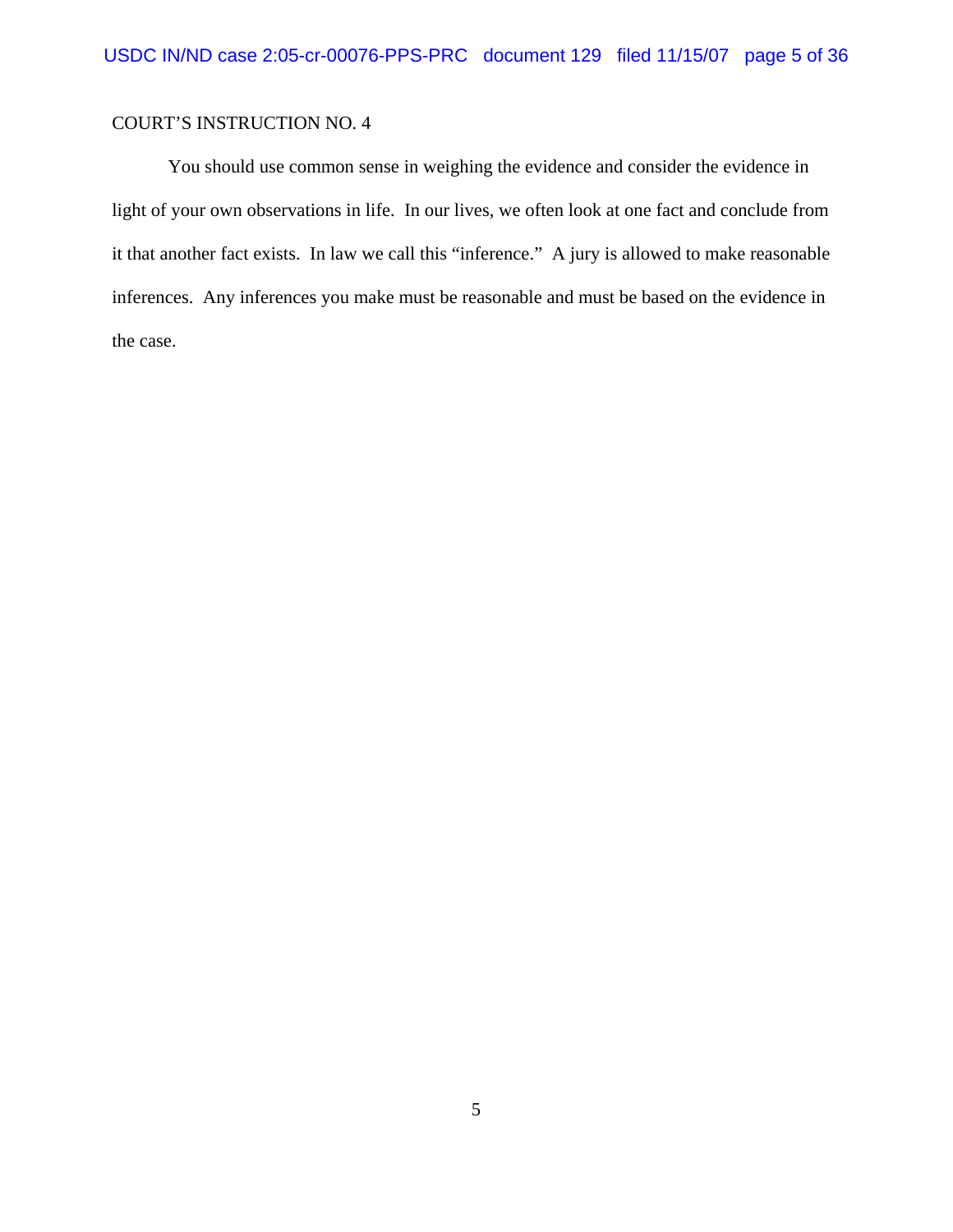Some of you have heard the phrases "circumstantial evidence" and "direct evidence." Direct evidence is the testimony of someone who claims to have personal knowledge of the commission of the crime which has been charged, such as an eyewitness. Circumstantial evidence is the proof of a series of facts which tend to show whether the defendant is guilty or not guilty. The law makes no distinction between the weight to be given either direct or circumstantial evidence. You should decide how much weight to give to any evidence. All the evidence in the case, including the circumstantial evidence, should be considered by you in reaching your verdict.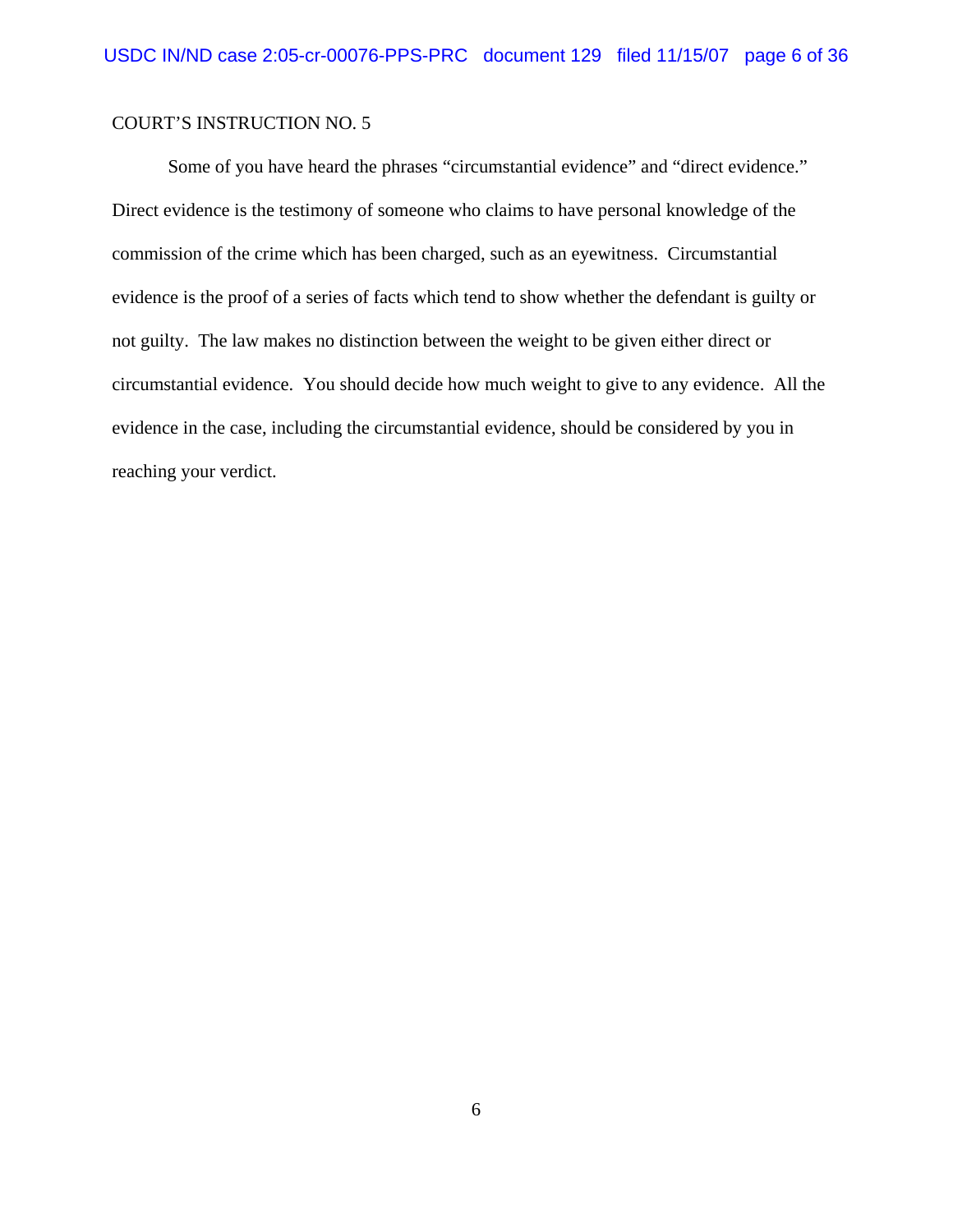Certain things are not evidence. I will list them for you:

First, testimony and exhibits that I struck from the record, or that I told you to disregard, are not evidence and must not be considered.

Second, anything that you may have seen or heard outside the courtroom is not evidence and must be entirely disregarded. This includes any press, radio, or television reports you may have seen or heard. Such reports are not evidence and your verdict must not be influenced in any way by such publicity.

Third, questions and objections by the lawyers are not evidence. Attorneys have a duty to object when they believe a question is improper. You should not be influenced by any objection or by my ruling on it.

Fourth, the lawyers' statements to you are not evidence. The purpose of these statements is to discuss the issues and the evidence. If the evidence as you remember it differs from what the lawyers said, your memory is what counts.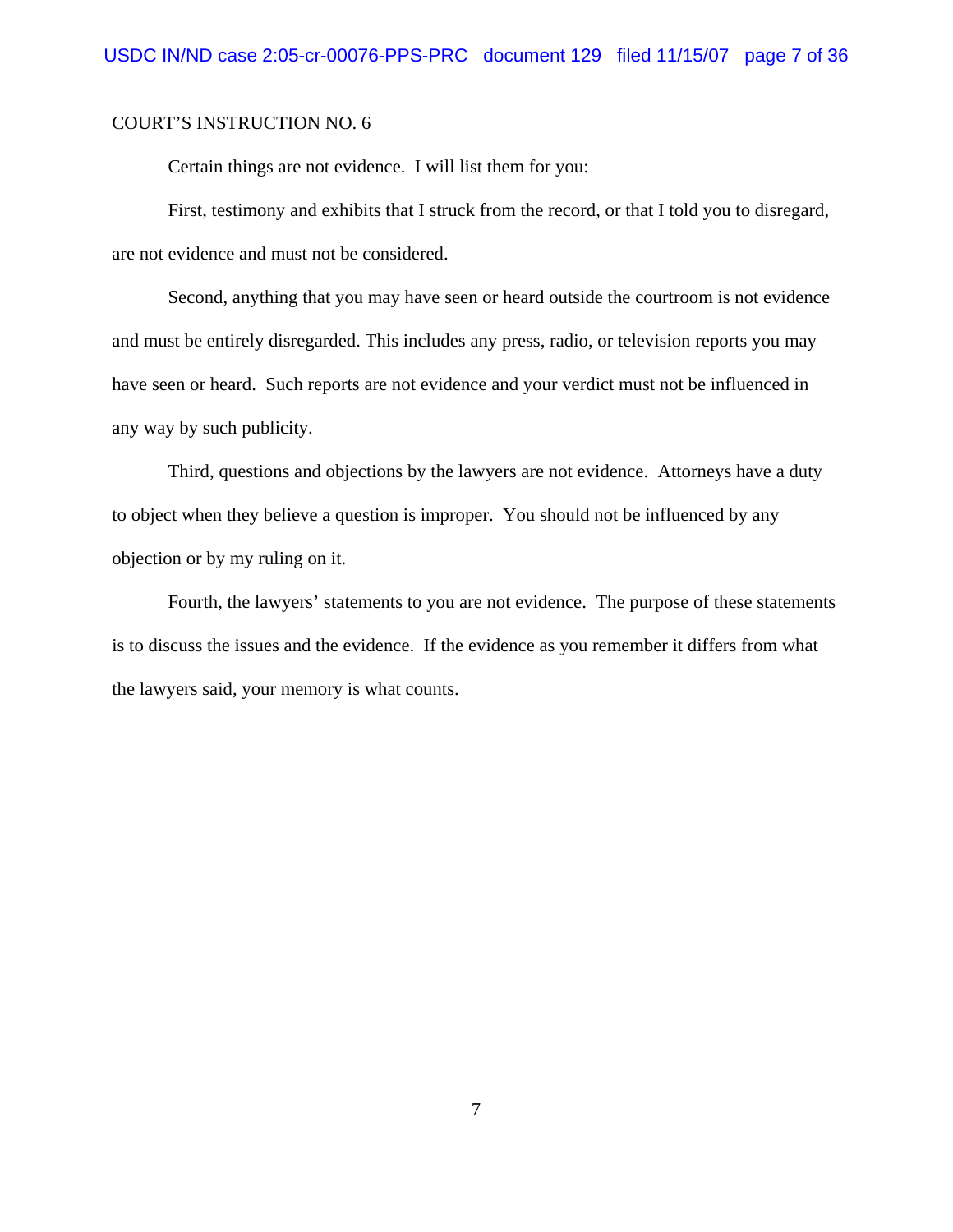USDC IN/ND case 2:05-cr-00076-PPS-PRC document 129 filed 11/15/07 page 8 of 36

# COURT'S INSTRUCTION NO. 7

It is proper for an attorney to interview any witness in preparation for trial.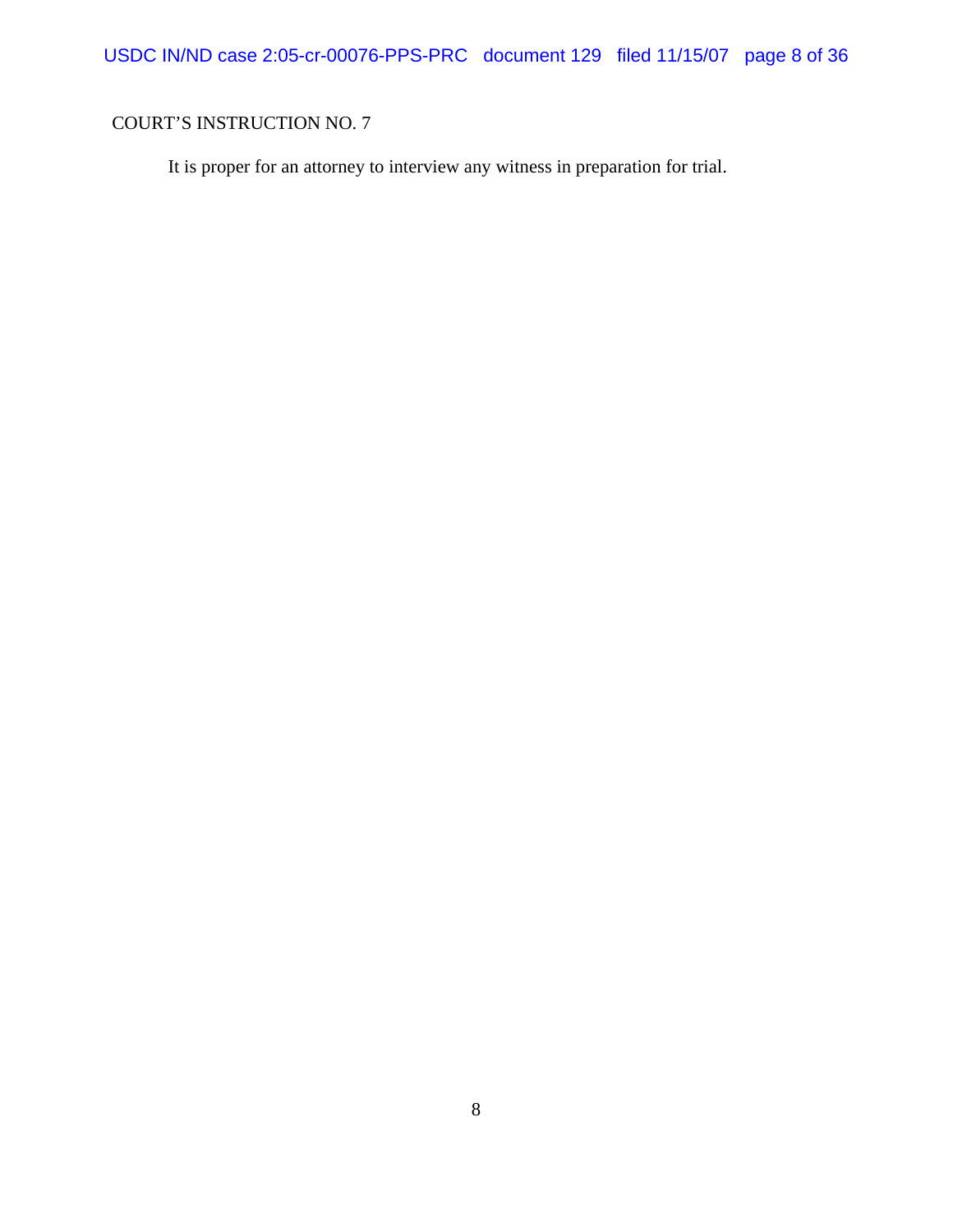The Second Superseding Indictment in this case is the formal method of accusing the defendant of an offense and placing the defendant on trial. It is not evidence against the defendant and does not create any inference of guilt.

The defendant is charged with the offenses of (1) knowingly and intentionally distributing five grams or more of cocaine base; (2) knowingly and intentionally possessing with intent to distribute five grams or more of cocaine base; (3) knowingly and intentionally possessing with intent to distribute marijuana; (4) knowingly possessing a firearm after having been convicted of a prior felony offense; and (5) knowingly and intentionally possessing a firearm in furtherance of a drug trafficking crime. The defendant has pleaded not guilty to the charges.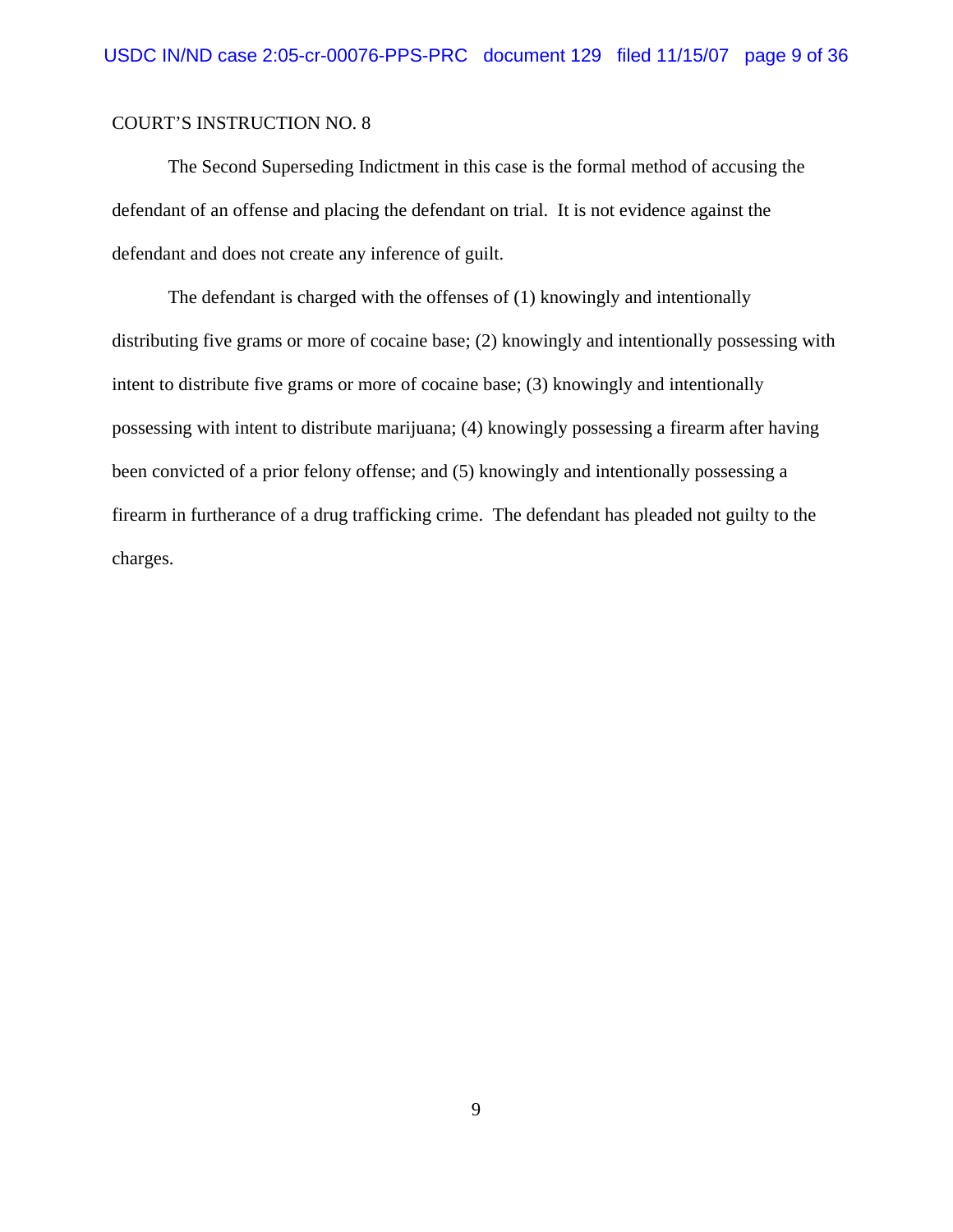The defendant is presumed to be innocent of each of the charges. This presumption continues during every stage of the trial and your deliberations on the verdict. It is not overcome unless from all the evidence in the case you are convinced beyond a reasonable doubt that the defendant is guilty as charged. The government has the burden of proving the guilt of the defendant beyond a reasonable doubt.

This burden of proof stays with the government throughout the case. The defendant is never required to prove his innocence or to produce any evidence at all.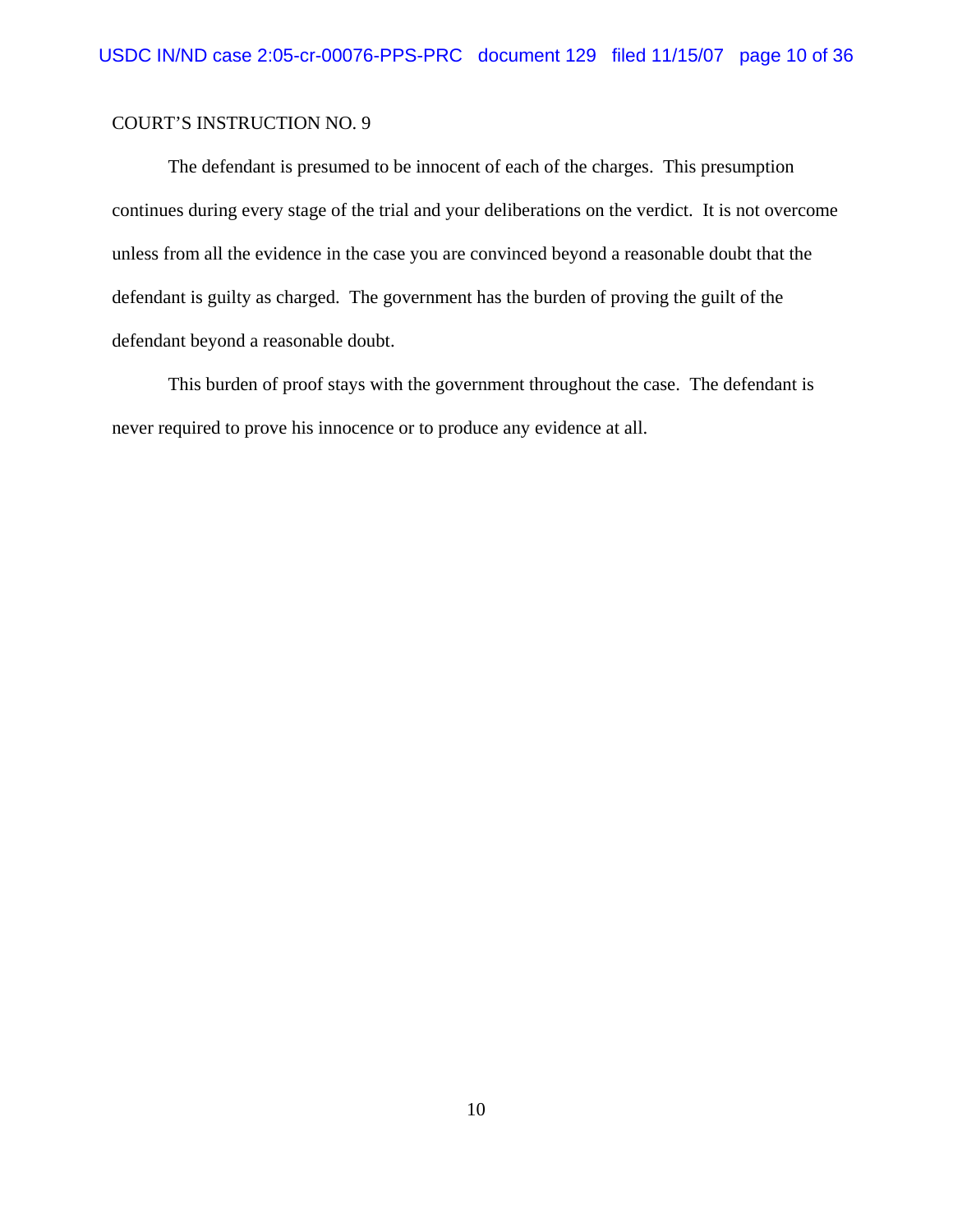The defendant has an absolute right not to testify. The fact that the defendant did not testify should not be considered by you in any way in arriving at your verdict.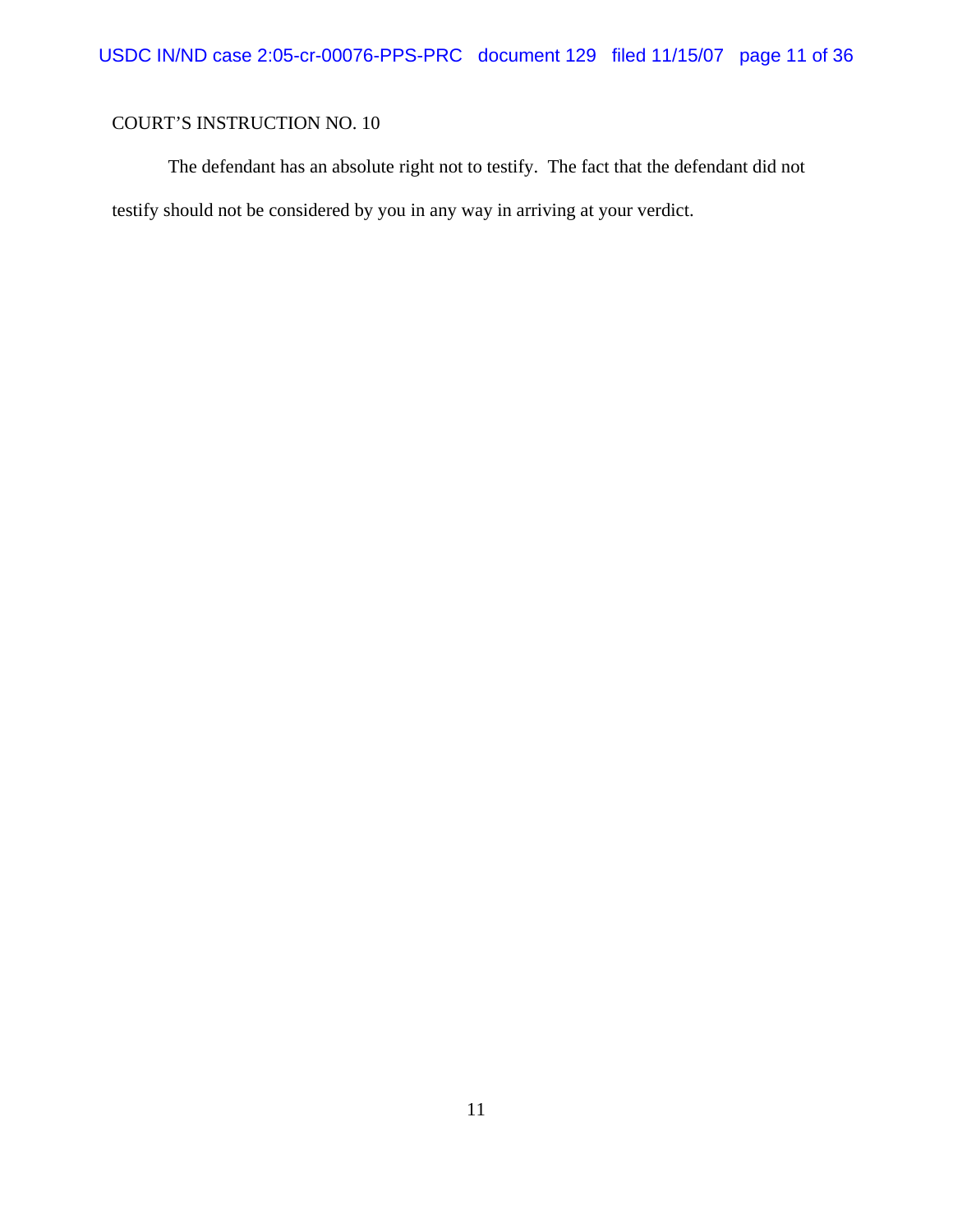You have heard evidence that the government and the defendant have stipulated that the defendant has been convicted of a crime punishable by a term of imprisonment of more than one year. You may therefore accept this fact as true.

COURT'S INSTRUCTION NO. 12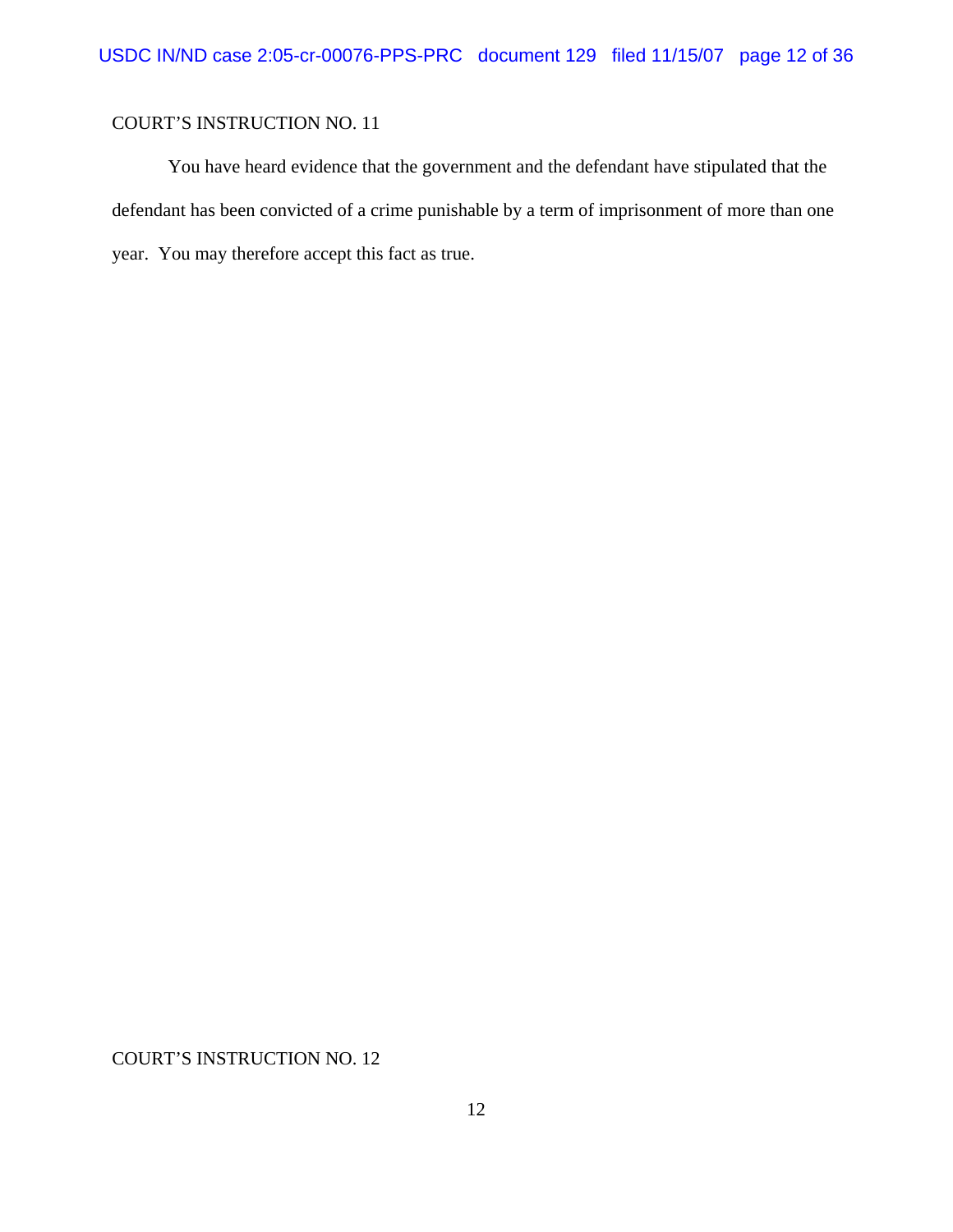#### USDC IN/ND case 2:05-cr-00076-PPS-PRC document 129 filed 11/15/07 page 13 of 36

You have heard witnesses give opinions about matters requiring special knowledge or skill. You should judge this testimony in the same way that you judge the testimony of any other witness. The fact that such a person has given an opinion does not mean that you are required to accept it. Give the testimony whatever weight you think it deserves, considering the reasons given for the opinion, the witness's qualifications, and all of the other evidence in the case.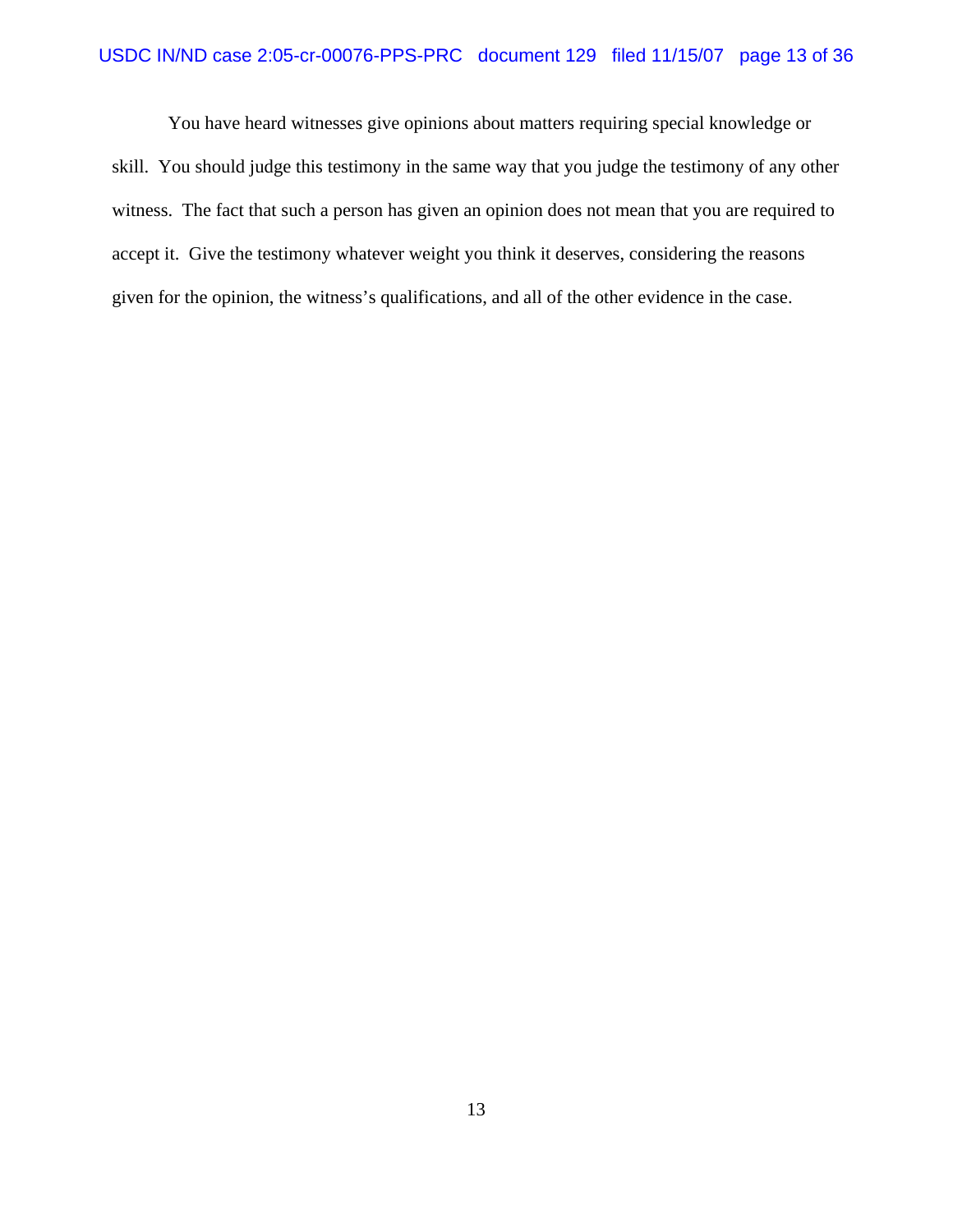You have heard testimony of an identification of a person. Identification testimony is an expression of belief or impression by the witness. You should consider whether, or to what extent, the witness had the ability and the opportunity to observe the person at the time of the offense and to make a reliable identification later. You should also consider the circumstances under which the witness later made the identification.

The government has the burden of proving beyond a reasonable doubt that the defendant was the person who committed the crime charged.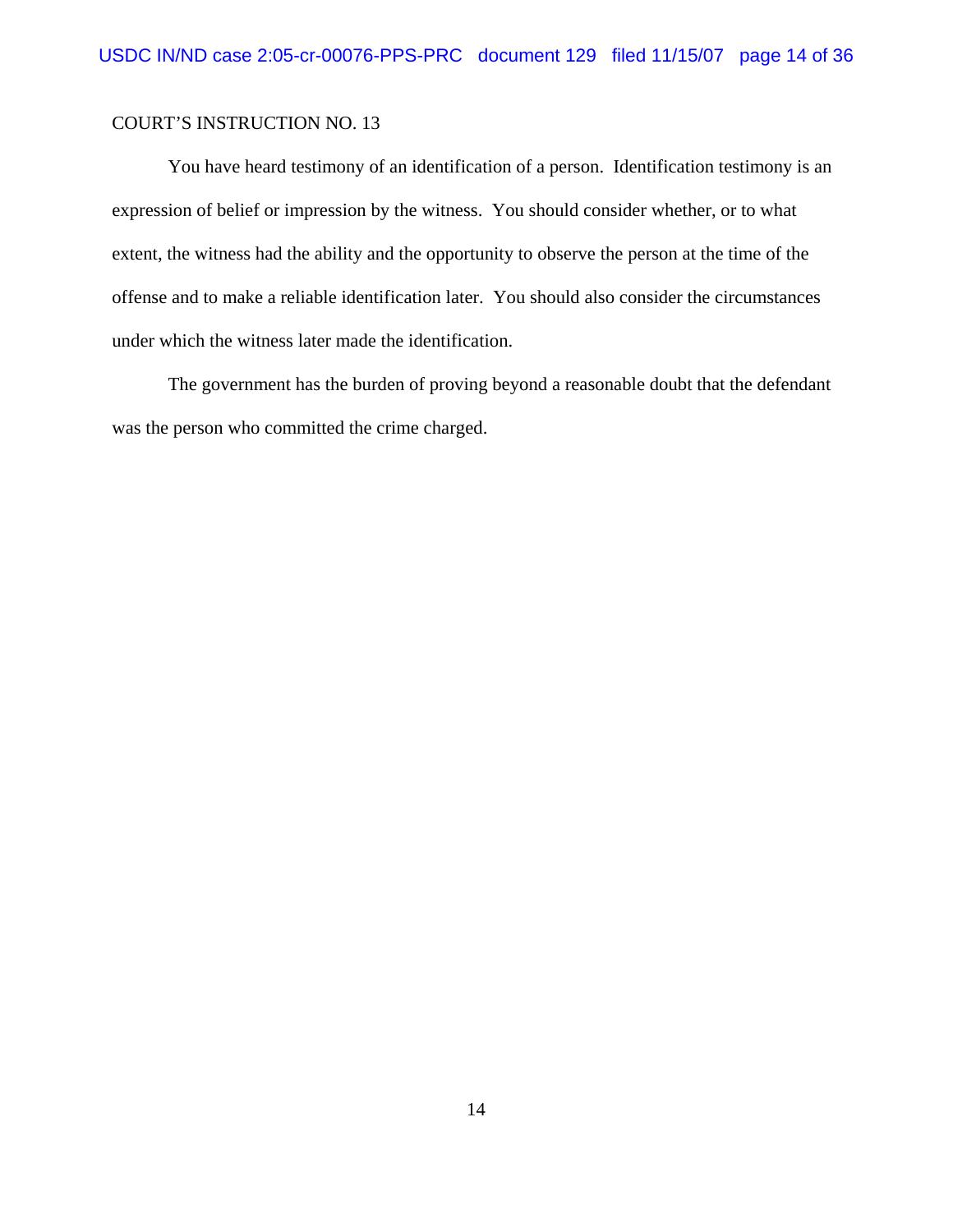You have heard evidence that Timothy Frazier has been convicted of a crime. You may consider this evidence only in deciding whether Timothy Frazier's testimony is truthful in whole, in part, or not at all. You may not consider this evidence for any other purpose.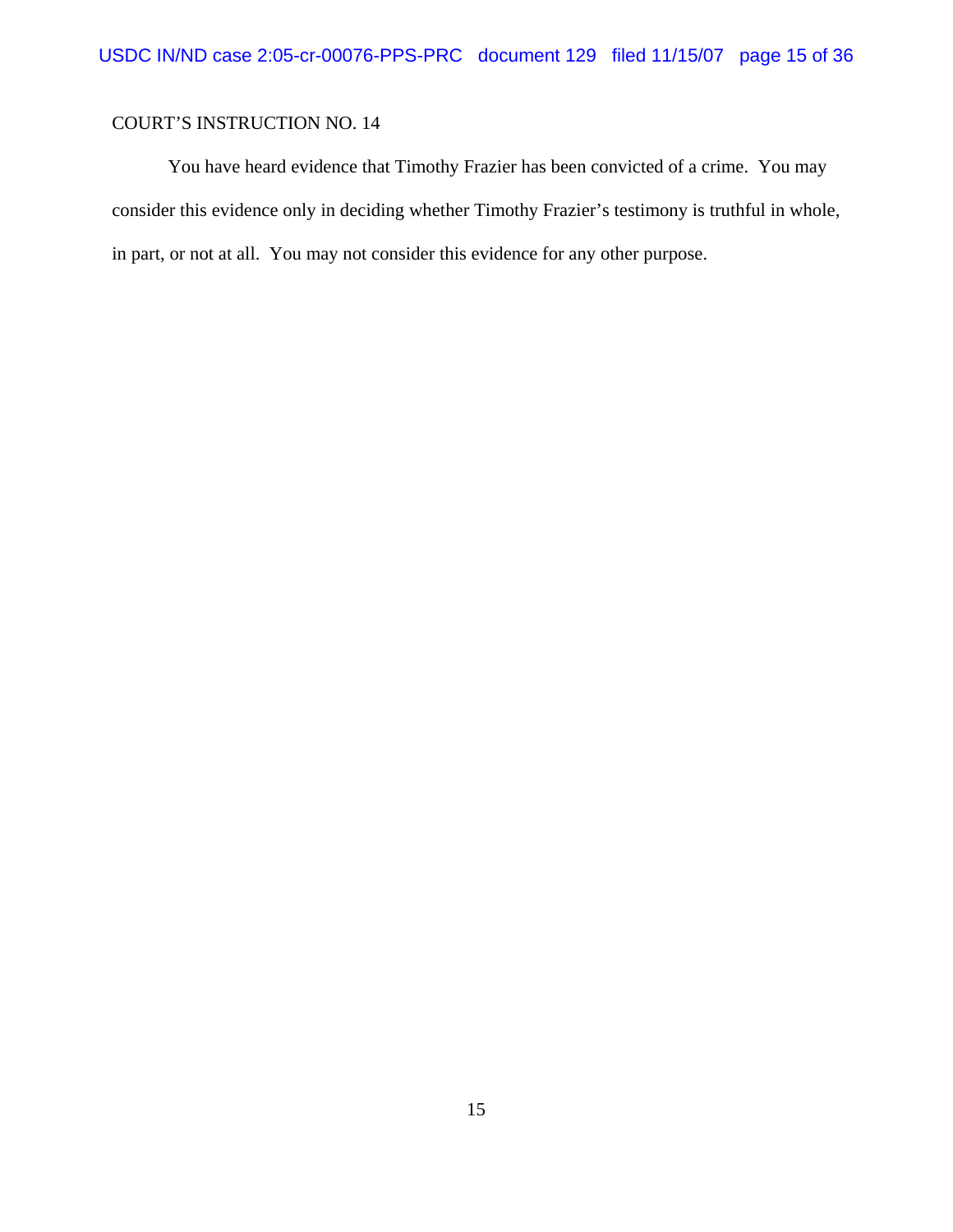You have heard testimony from Timothy Frazier who received benefits from the government in connection with this case.

You may give his testimony such weight as you feel it deserves, keeping in mind that it must be considered with caution and great care.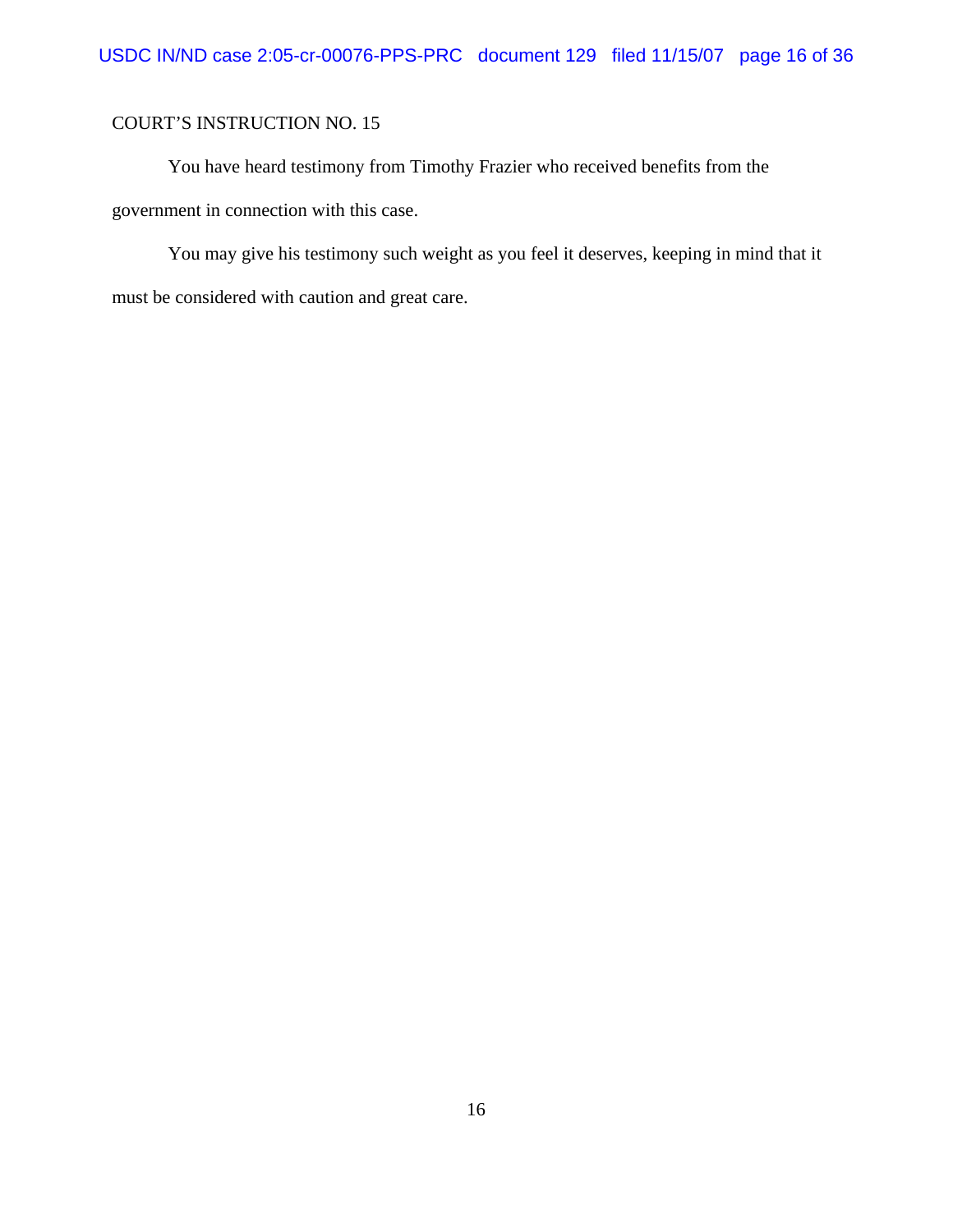To sustain the charge of distributing cocaine base, as charged in Count 1 of the Second Superseding Indictment, the government must prove the following propositions:

First, the defendant distributed cocaine base;

Second, the defendant did so knowingly or intentionally; and,

Third, the defendant knew the substance was a controlled substance.

If you find from your consideration of all the evidence that each of these propositions has been proved beyond a reasonable doubt, then you should find the defendant guilty.

If, on the other hand, you find from your consideration of all the evidence that any of these propositions has not been proved beyond a reasonable doubt, then you should find the defendant not guilty.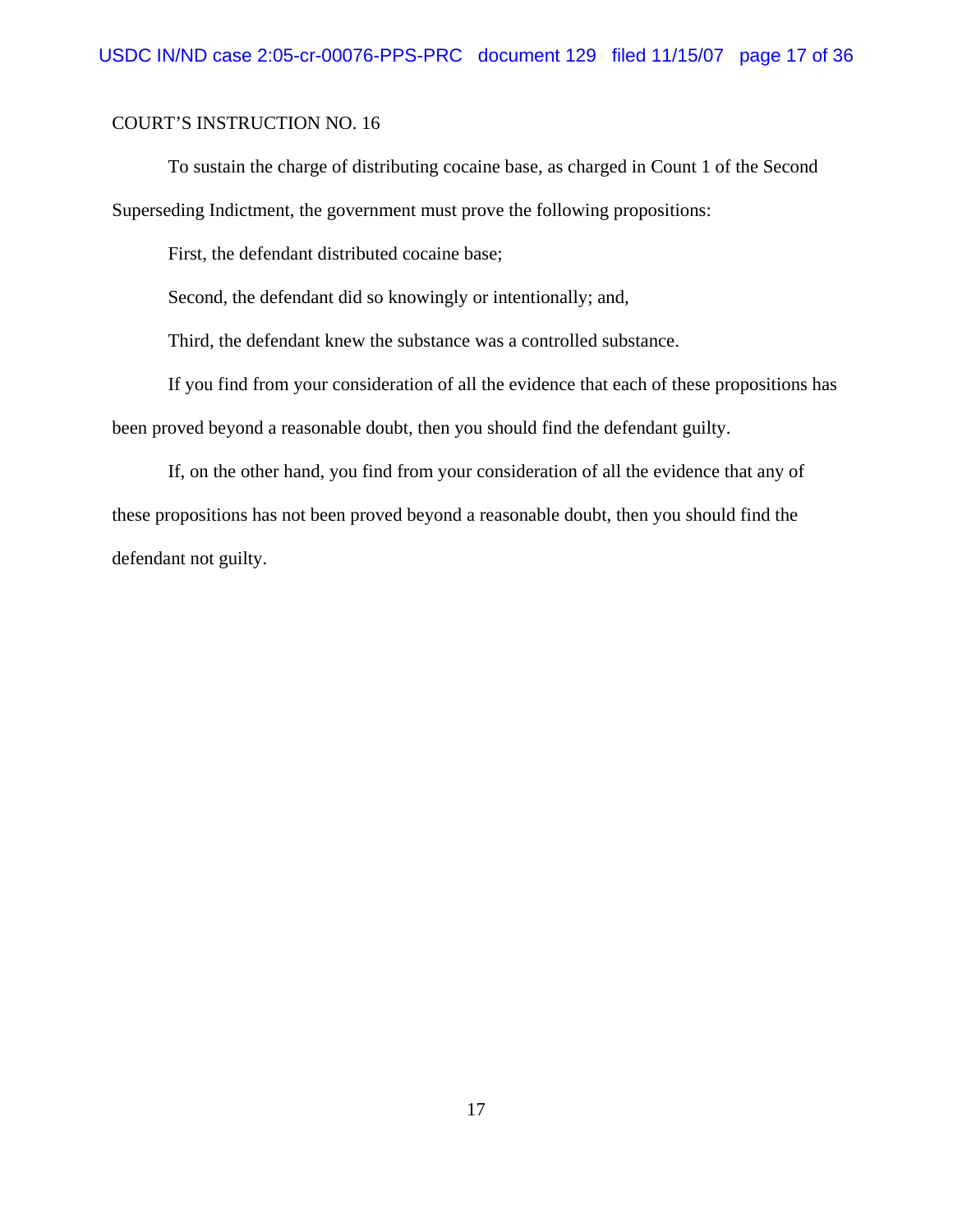Distribution is the transfer of possession from one person to another.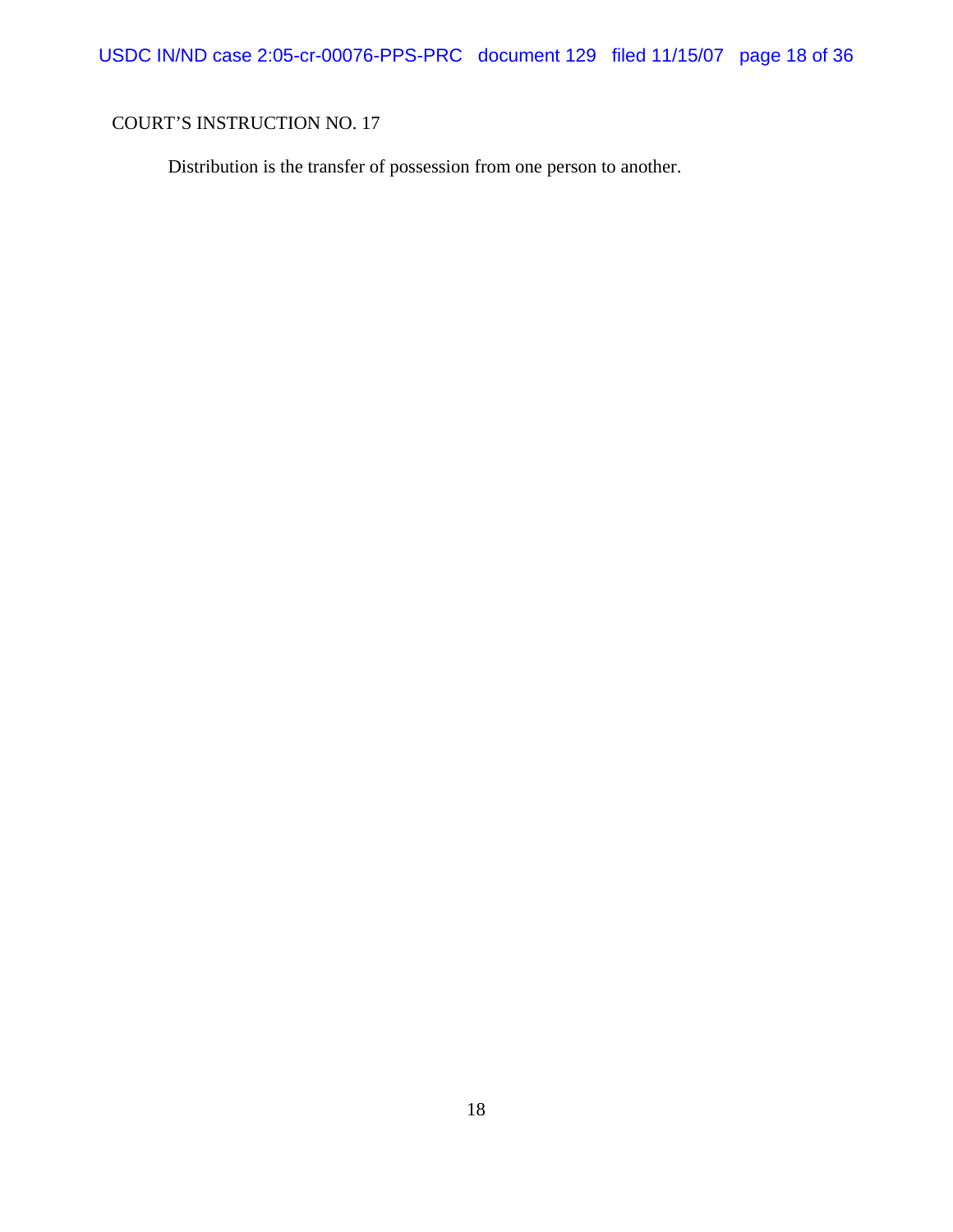When the word "knowingly" is used in these instructions, it means that the defendant realized what he was doing and was aware of the nature of his conduct, and did not act through ignorance, mistake or accident. Knowledge may be proved by the defendant's conduct, and by all the facts and circumstances surrounding the case.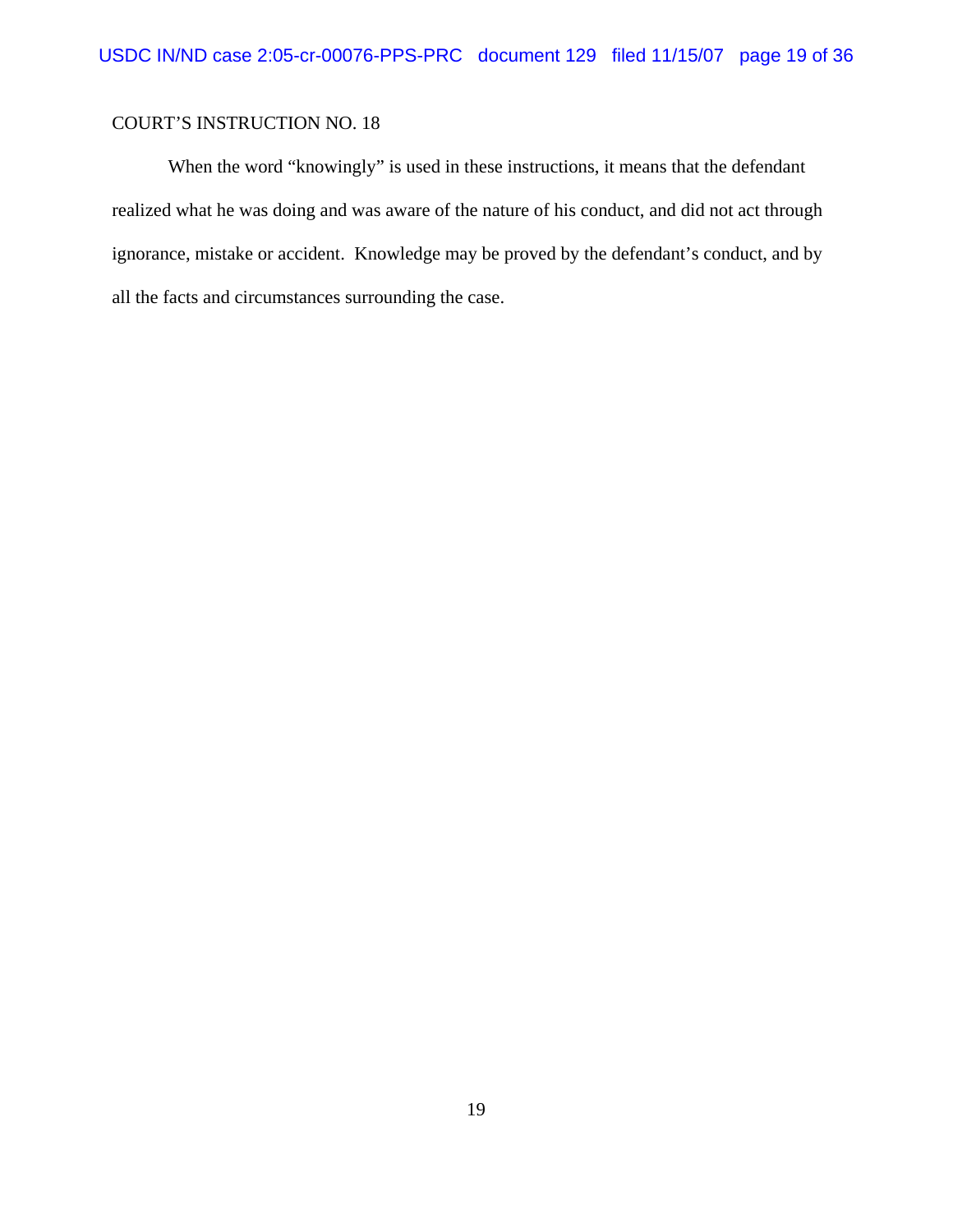To sustain the charge of possession with intent to distribute cocaine base, as charged in Count 2 of the Second Superseding Indictment, the government must prove the following propositions:

First, the defendant knowingly or intentionally possessed cocaine base;

Second, the defendant possessed cocaine base, with the intent to deliver it to another person.

It does not matter whether the defendant knew the substance was cocaine base. It is sufficient that the defendant knew that it was some kind of prohibited drug.

If you find from your consideration of all the evidence that each of these propositions has been proved beyond a reasonable doubt, then you should find the defendant guilty.

If, on the other hand, you find from your consideration of all the evidence that any of these propositions has not been proved beyond a reasonable doubt, then you should find the defendant not guilty.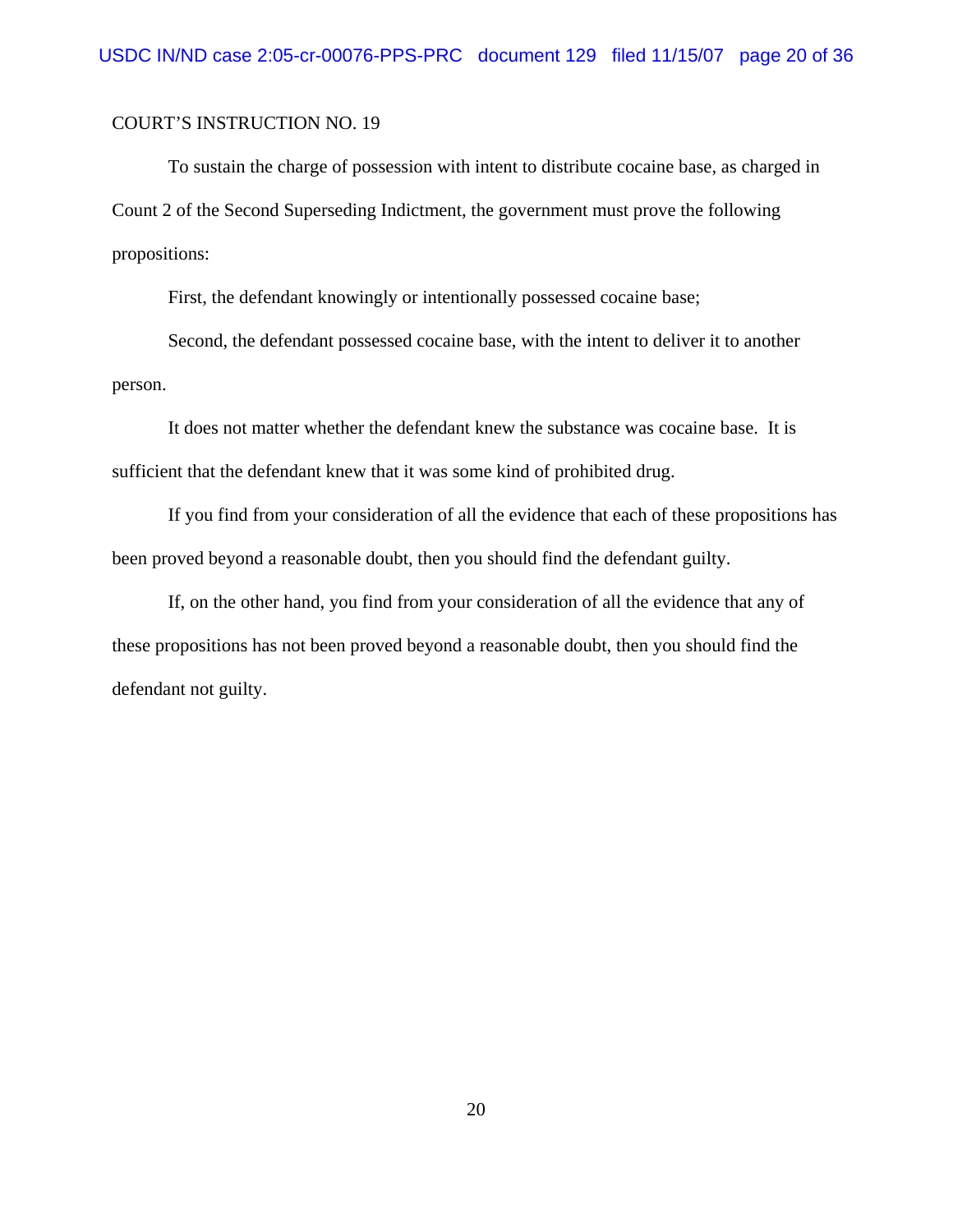Possession of an object is the ability to control it. Possession may exist even when a person is not in physical contact with the object, but knowingly has the power and intention to exercise direction or control over it, either directly or through others.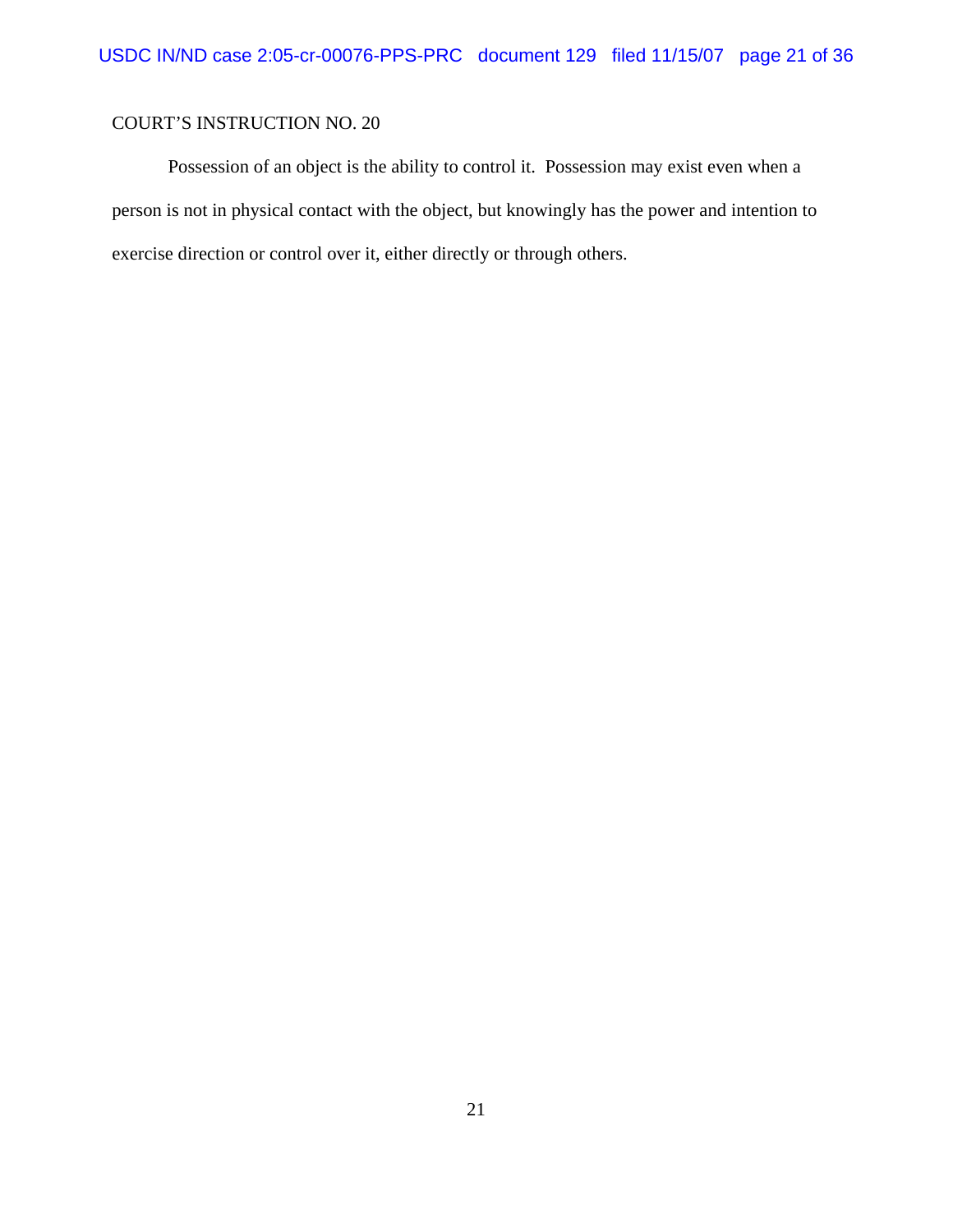You are instructed that cocaine base is a controlled substance.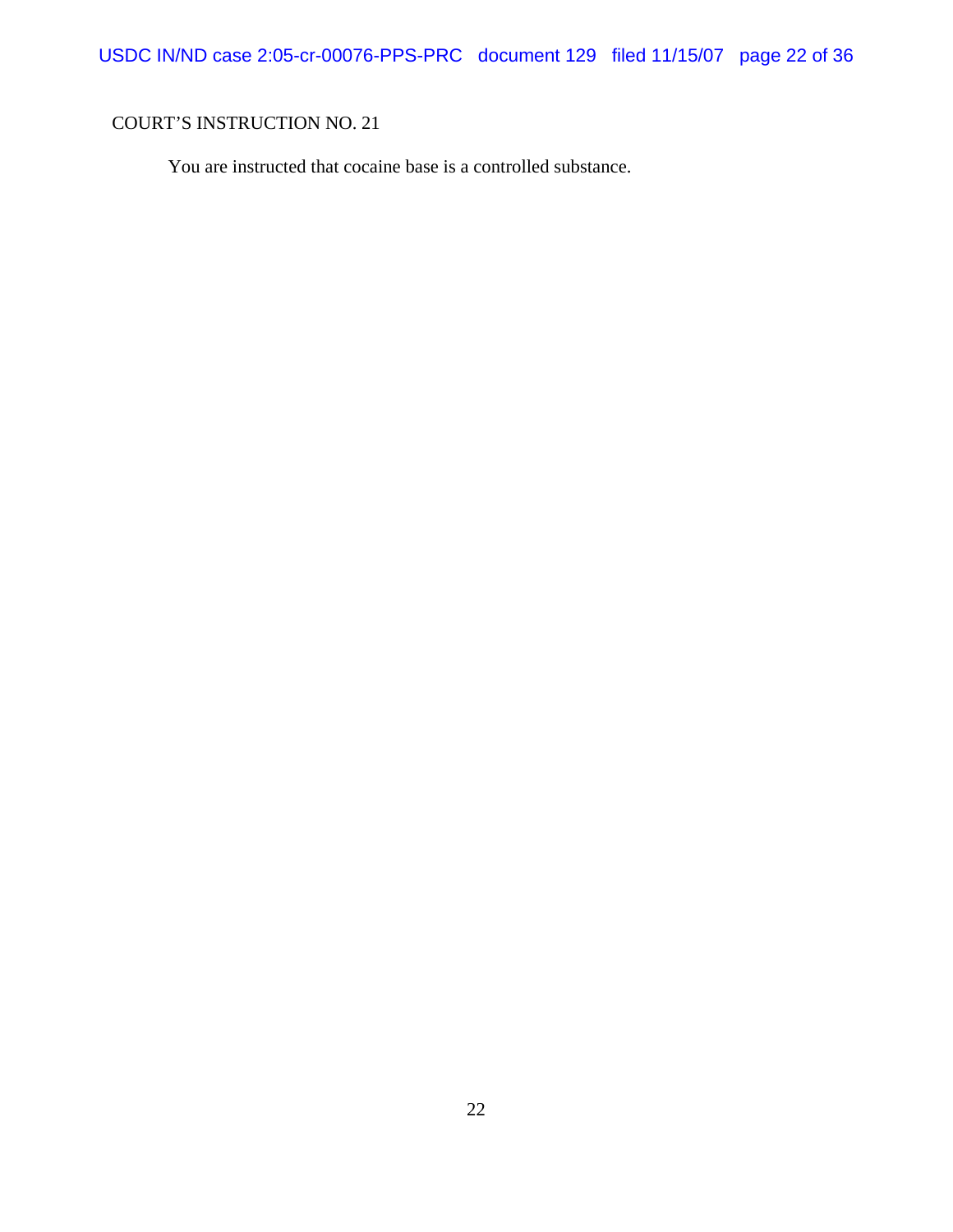To sustain the charge of possession with intent to distribute marijuana, as charged in Count 3 of the Second Superseding Indictment, the government must prove the following propositions:

First, the defendant knowingly or intentionally possessed marijuana;

Second, the defendant possessed marijuana, with the intent to deliver it to another person.

It does not matter whether the defendant knew the substance was marijuana. It is sufficient that the defendant knew that it was some kind of prohibited drug.

If you find from your consideration of all the evidence that each of these propositions has been proved beyond a reasonable doubt, then you should find the defendant guilty.

If, on the other hand, you find from your consideration of all the evidence that any of these propositions has not been proved beyond a reasonable doubt, then you should find the defendant not guilty.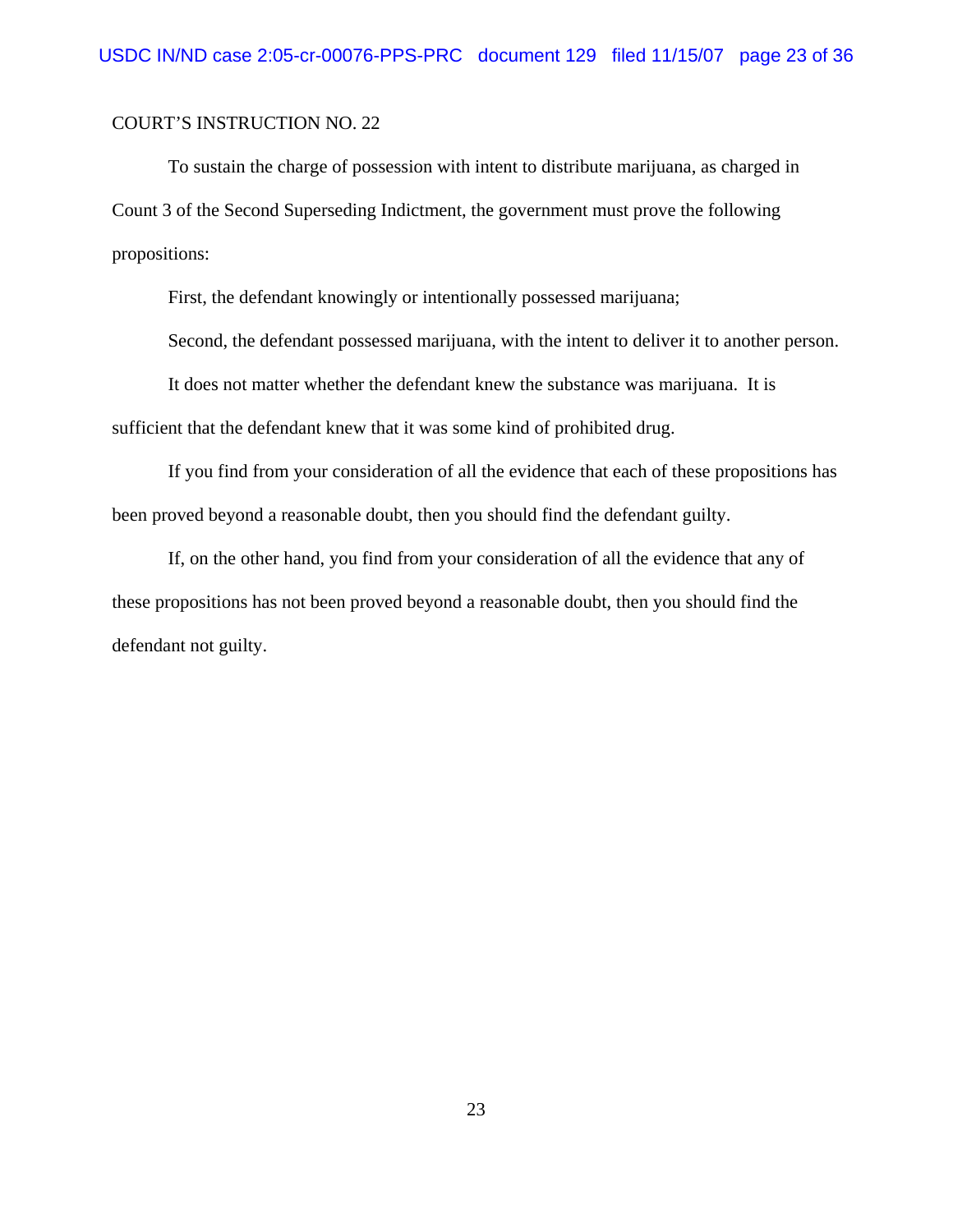You are instructed that marijuana is a controlled substance.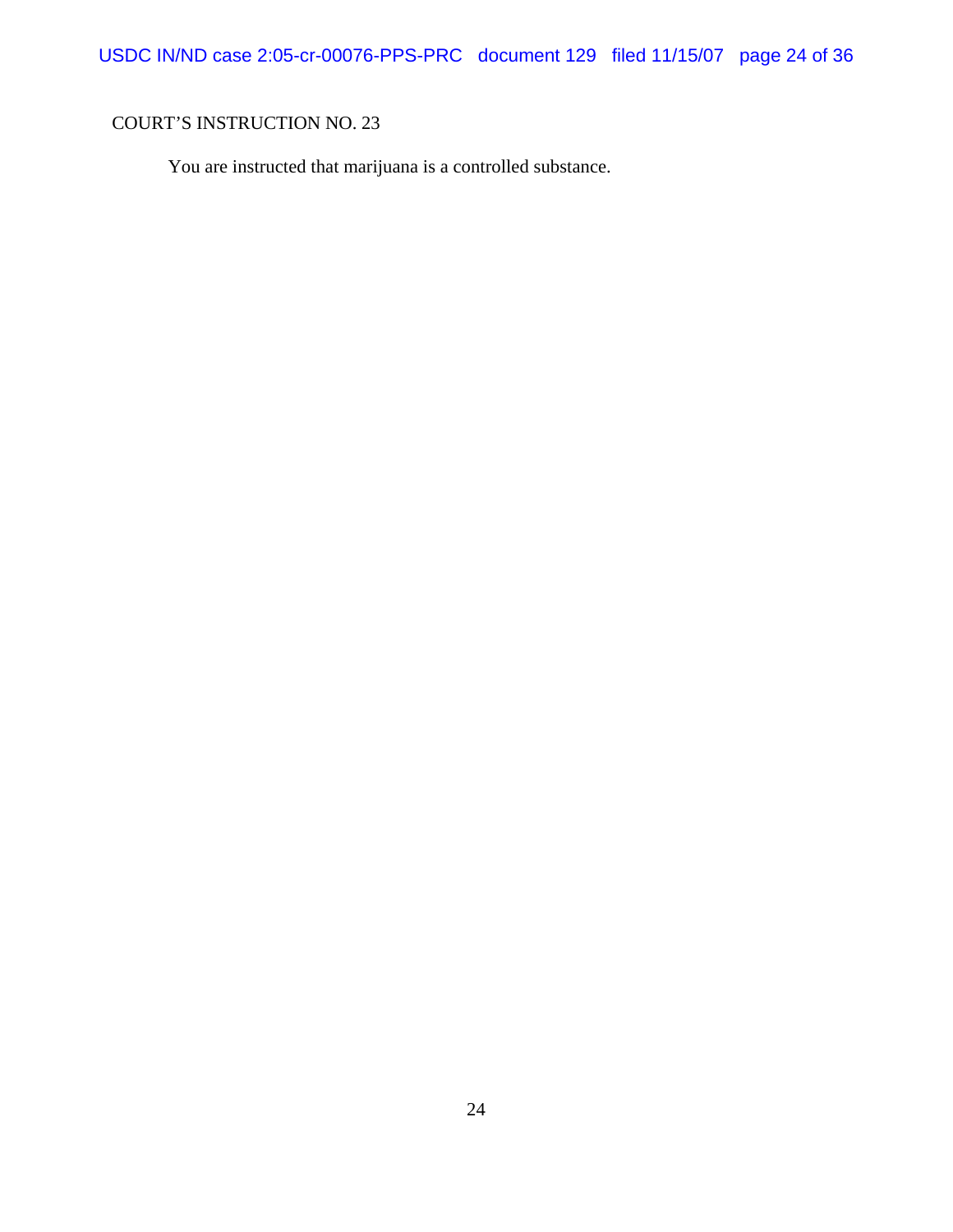To sustain the charge of unlawful possession of a firearm in Count 4, the government must prove the following propositions:

First, that, prior to December 20, 2004, the defendant had been convicted of a crime that was punishable by a term of imprisonment of more than one year;

Second, that on December 20, 2004, the defendant knowingly possessed a firearm; and

Third, that the firearm possessed by the defendant had traveled in interstate commerce prior to defendant's possession of it on that date.

If you find from your consideration of all the evidence that each of these propositions has been proved beyond a reasonable doubt, then you should find the defendant guilty.

If, on the other hand, you find from your consideration of all the evidence that any one of these propositions has not been proved beyond a reasonable doubt, then you should find the defendant not guilty.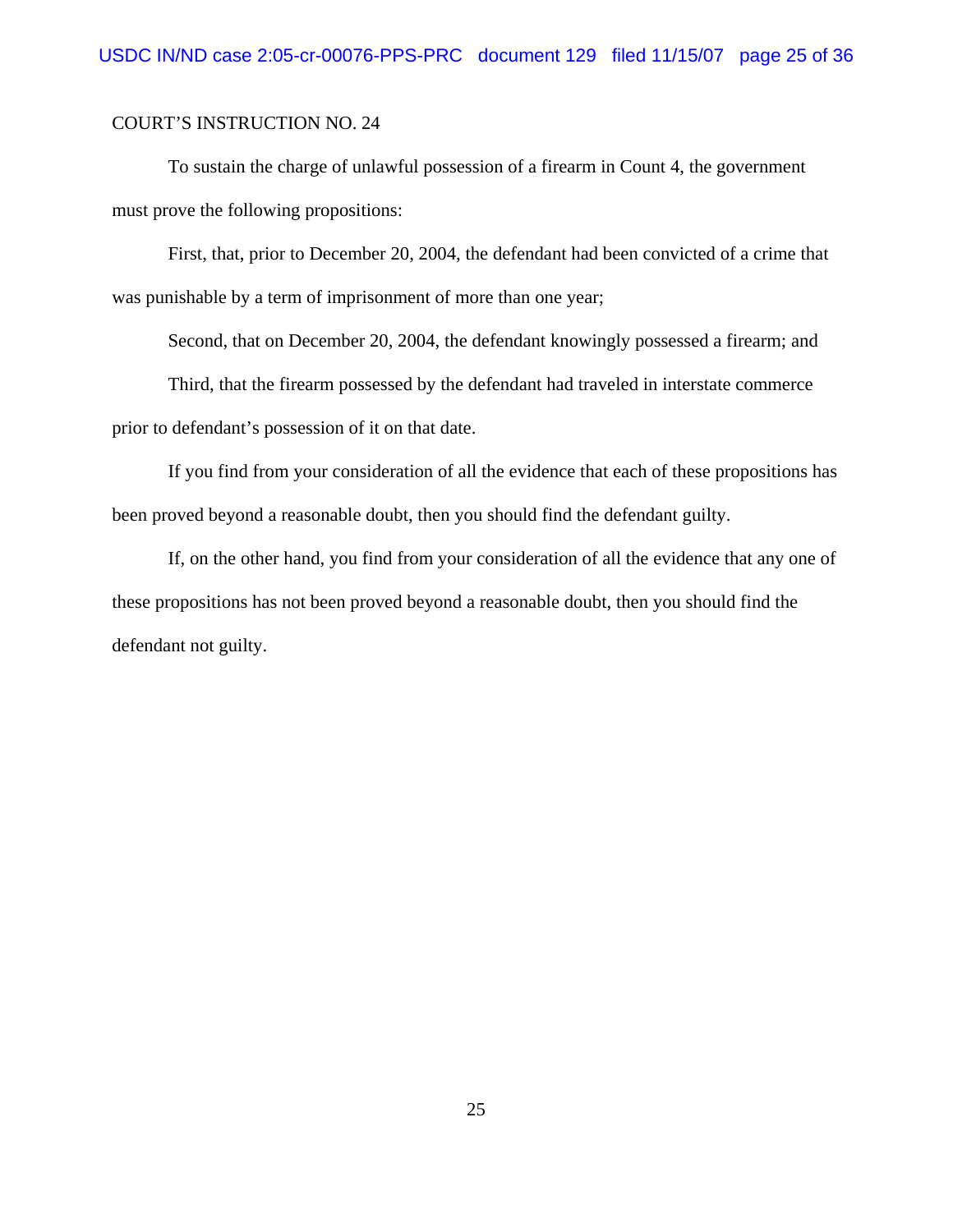The term "firearm" means any weapon which will or is designed to or may readily be converted to expel a projectile by the action of an explosive.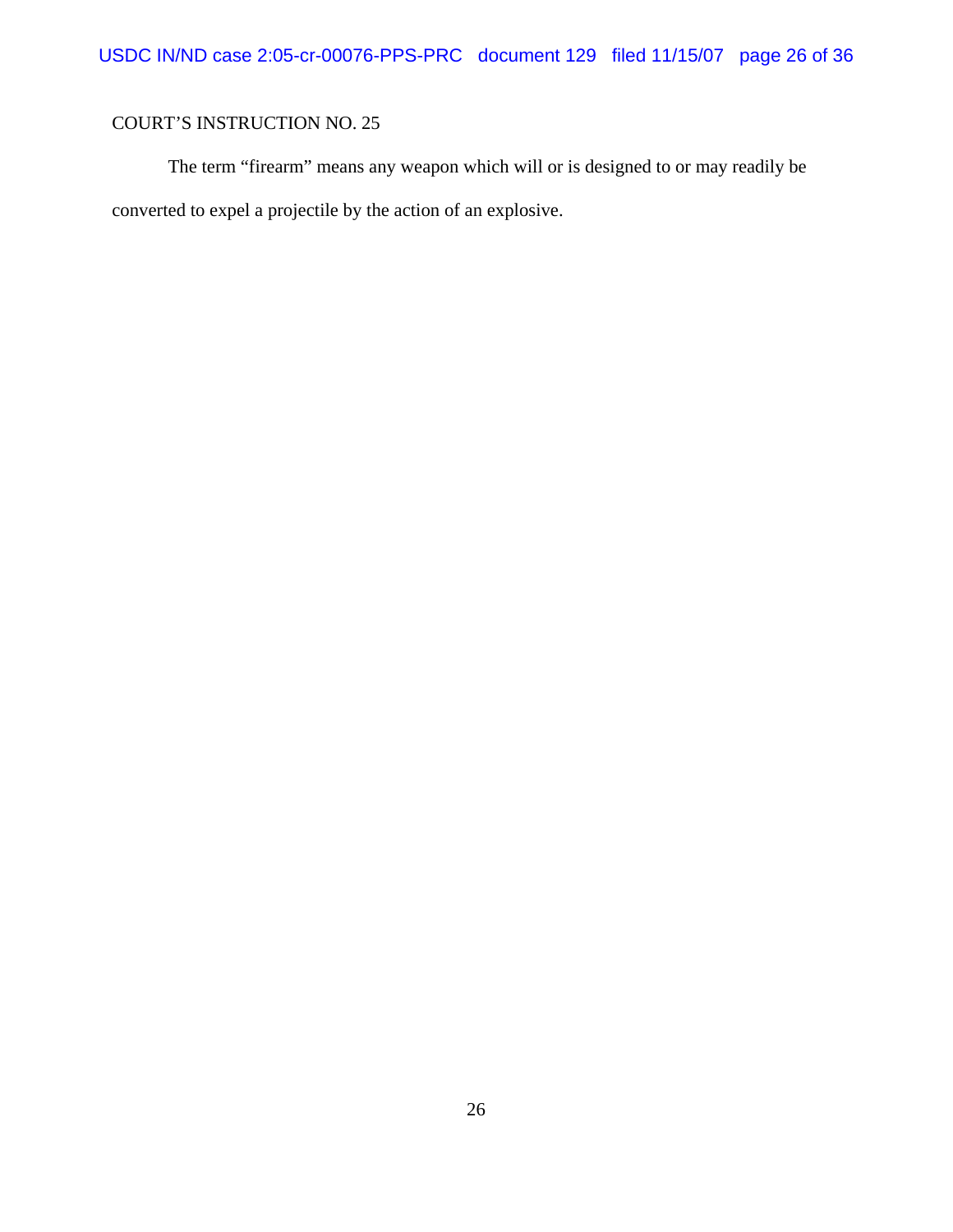A firearm has traveled in interstate commerce if it has traveled between one state and any other state, or across a state boundary line. The government need not prove how the firearm or ammunition traveled in interstate commerce or that the firearm's or ammunition's travel was related to the defendant's possession of it or that the defendant knew the firearm or ammunition had traveled in interstate commerce.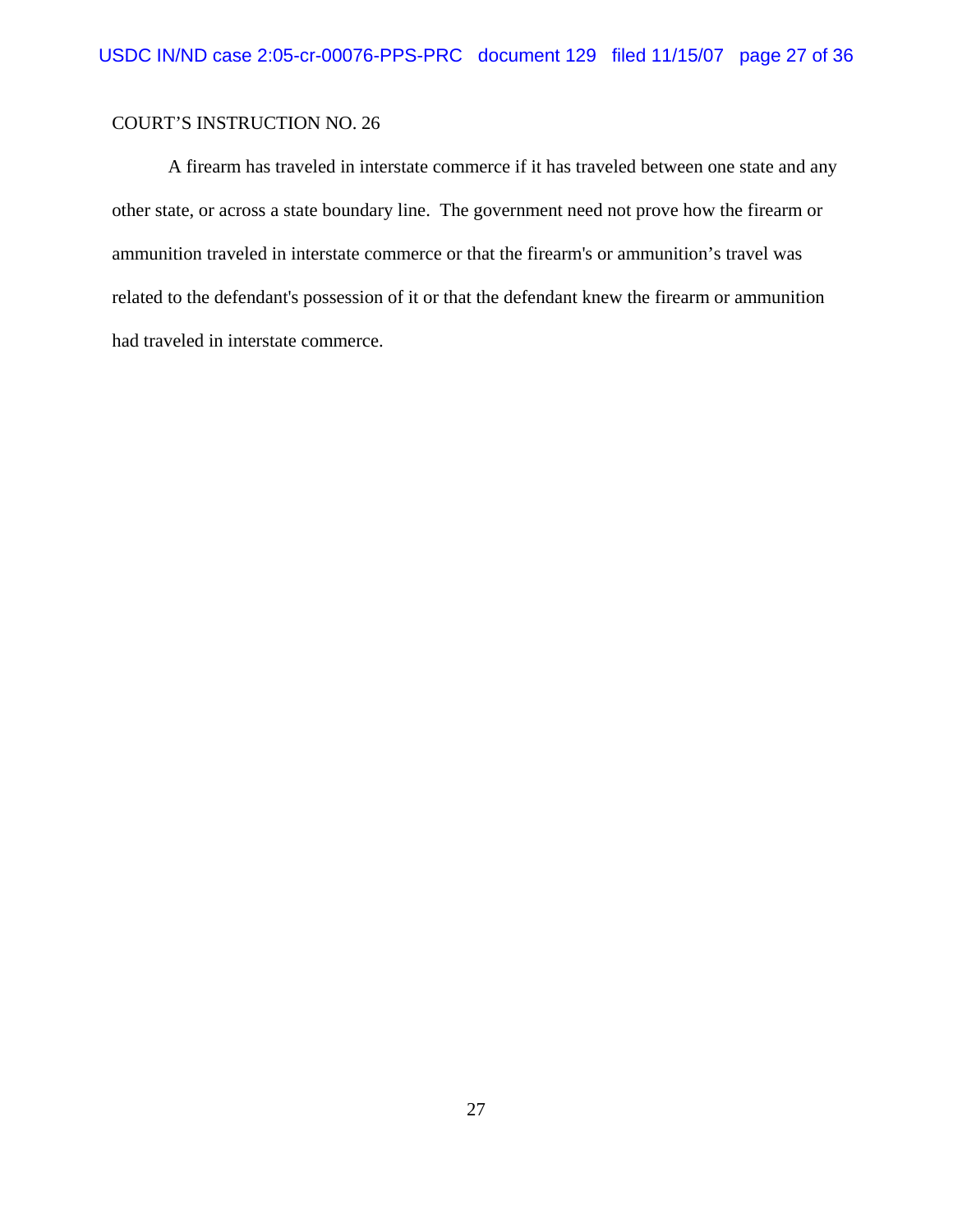In determining whether or not the defendant committed the offense of knowingly possessing a firearm after having been convicted of a prior felony, you have a duty to consider only the evidence of possession presented by the government, and without considering the defendant's prior conviction as evidence of his propensity to carry weapons.

COURT'S INSTRUCTION NO. 28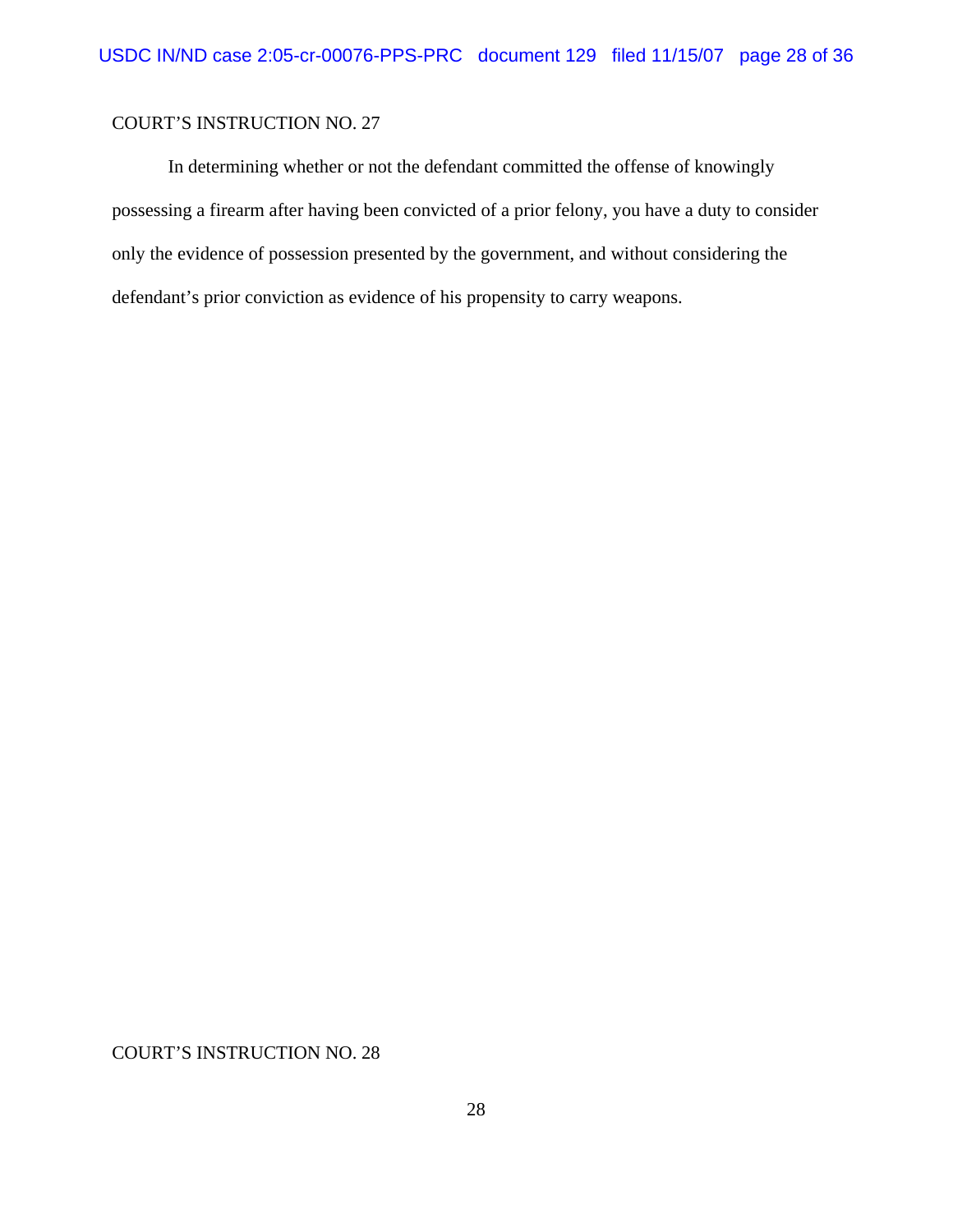To sustain the charge of possessing a firearm in furtherance of a drug crime in Count 5, the government must prove the following propositions:

First, that the defendant committed one of the following crimes: 1) distribution of five grams or more of cocaine base, as charged in Count 1 of the Second Superseding Indictment; 2) possession with intent to distribute five grams or more of cocaine base, as charged in Count 2 of the Second Superseding Indictment; or 3) possession with intent to distribute marijuana, as charged in Count 3 of the Second Superseding Indictment;

and

Second, that the defendant knowingly possessed a firearm in furtherance of one or more of those crimes.

If you find from your consideration of all the evidence that each of these propositions has been proved beyond a reasonable doubt, then you should find the defendant guilty.

If, on the other hand, you find from your consideration of all the evidence that any one of these propositions has not been proved beyond a reasonable doubt, then you should find the defendant not guilty.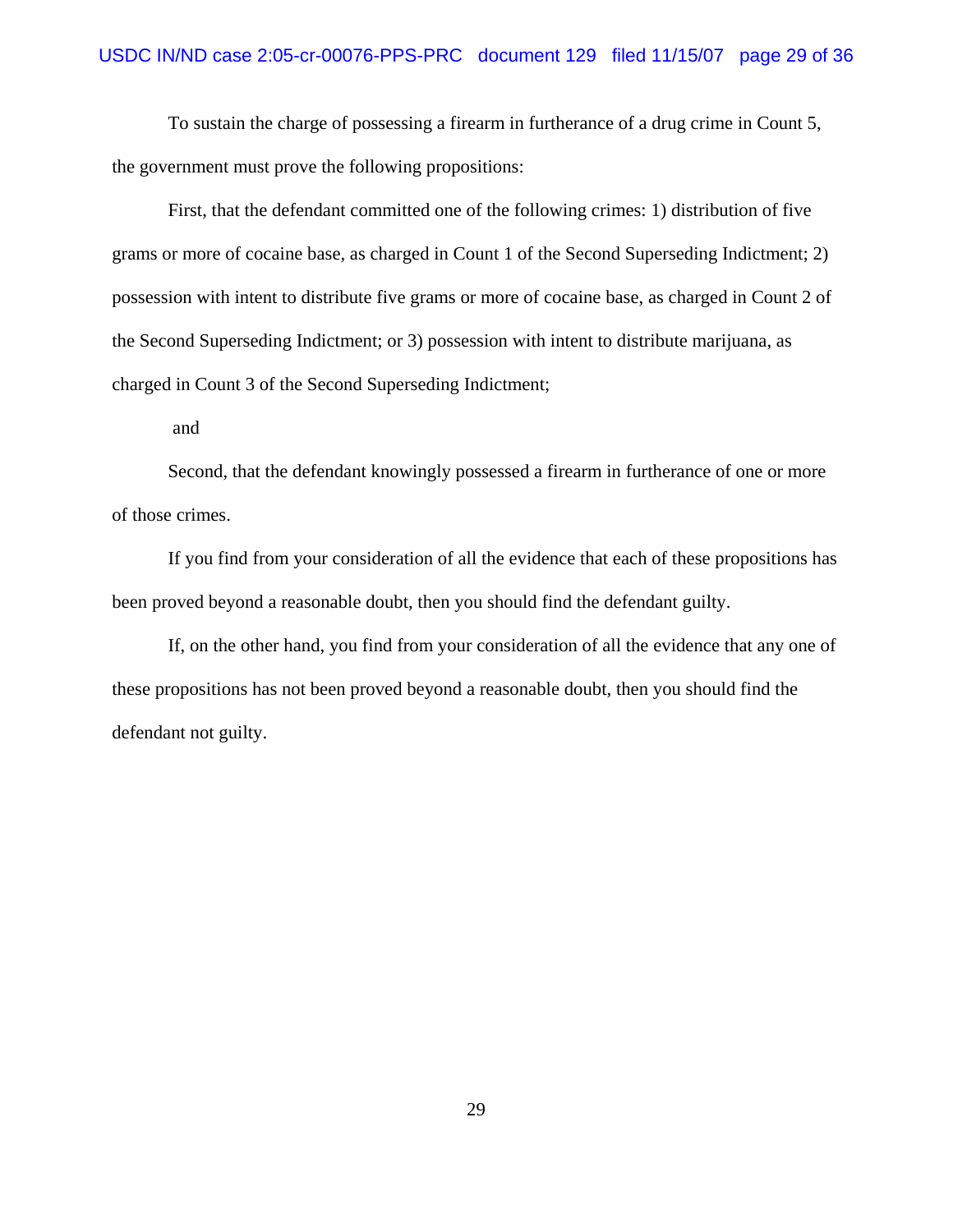In determining whether a defendant possessed a firearm "in furtherance of" a crime, you are instructed that the phrase "in furtherance of" means that the firearm must have some purpose or effect with respect to the crime. The presence of a firearm cannot be the result of an accident or coincidence. The firearm must facilitate or have the potential to facilitate the crime.

COURT'S INSTRUCTION NO. 30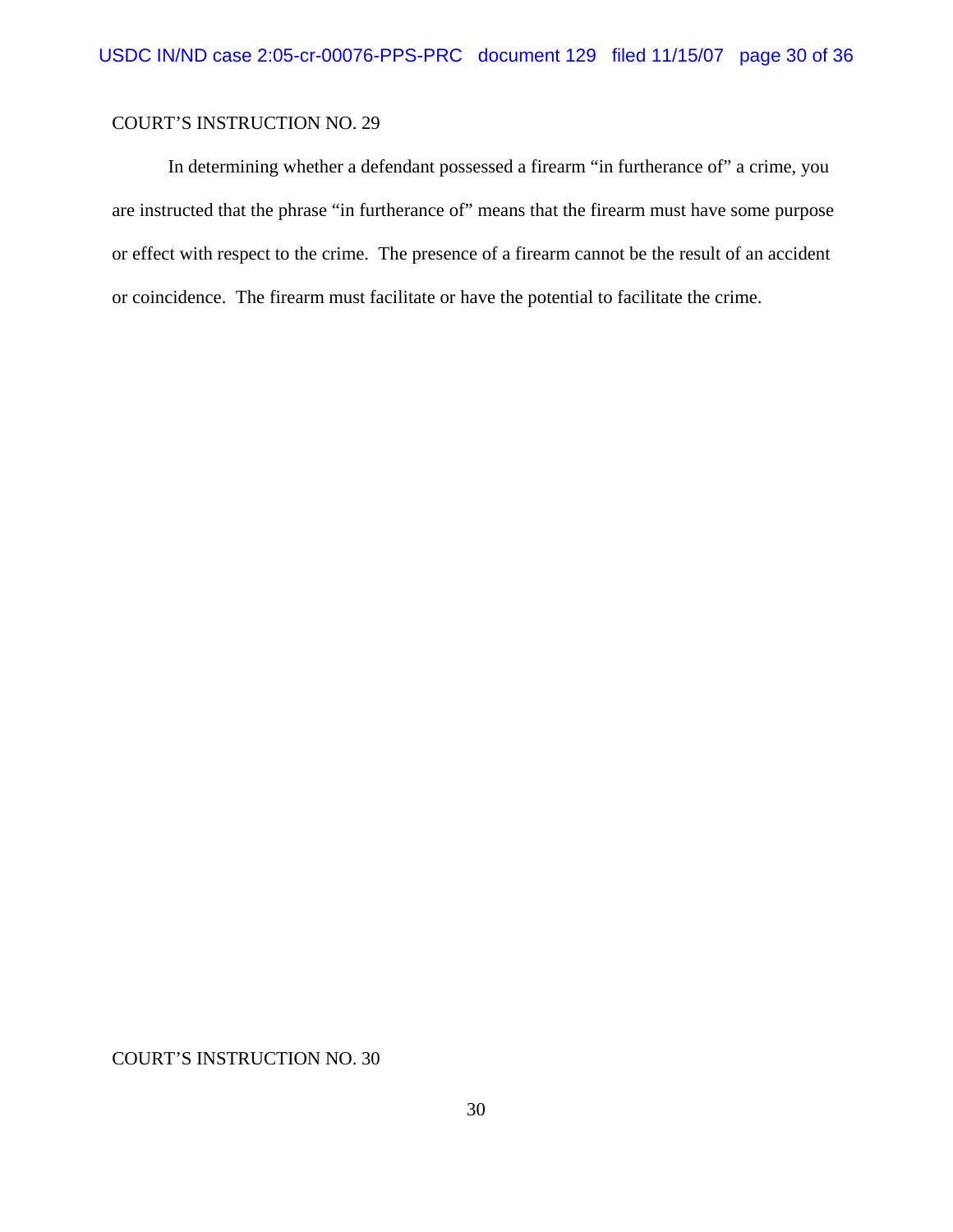Count 5 of the indictment alleges that the defendant knowingly possessed a firearm in furtherance of a drug trafficking crime. In order to prove the defendant guilty of Count 5, the government need not prove that the defendant possessed the gun in furtherance of all of the drug crimes alleged in Counts 1, 2, and 3. However, the government must prove that the defendant knowingly possessed a firearm in furtherance of at least one of the specific crimes alleged in Counts 1, 2, or 3. In order to find that the government has proved the defendant knowingly possessed a firearm in furtherance of a drug crime, you must unanimously agree that the defendant knowingly possessed a firearm in furtherance of one of the crimes alleged in Counts 1, 2, or 3.

COURT'S INSTRUCTION NO. 31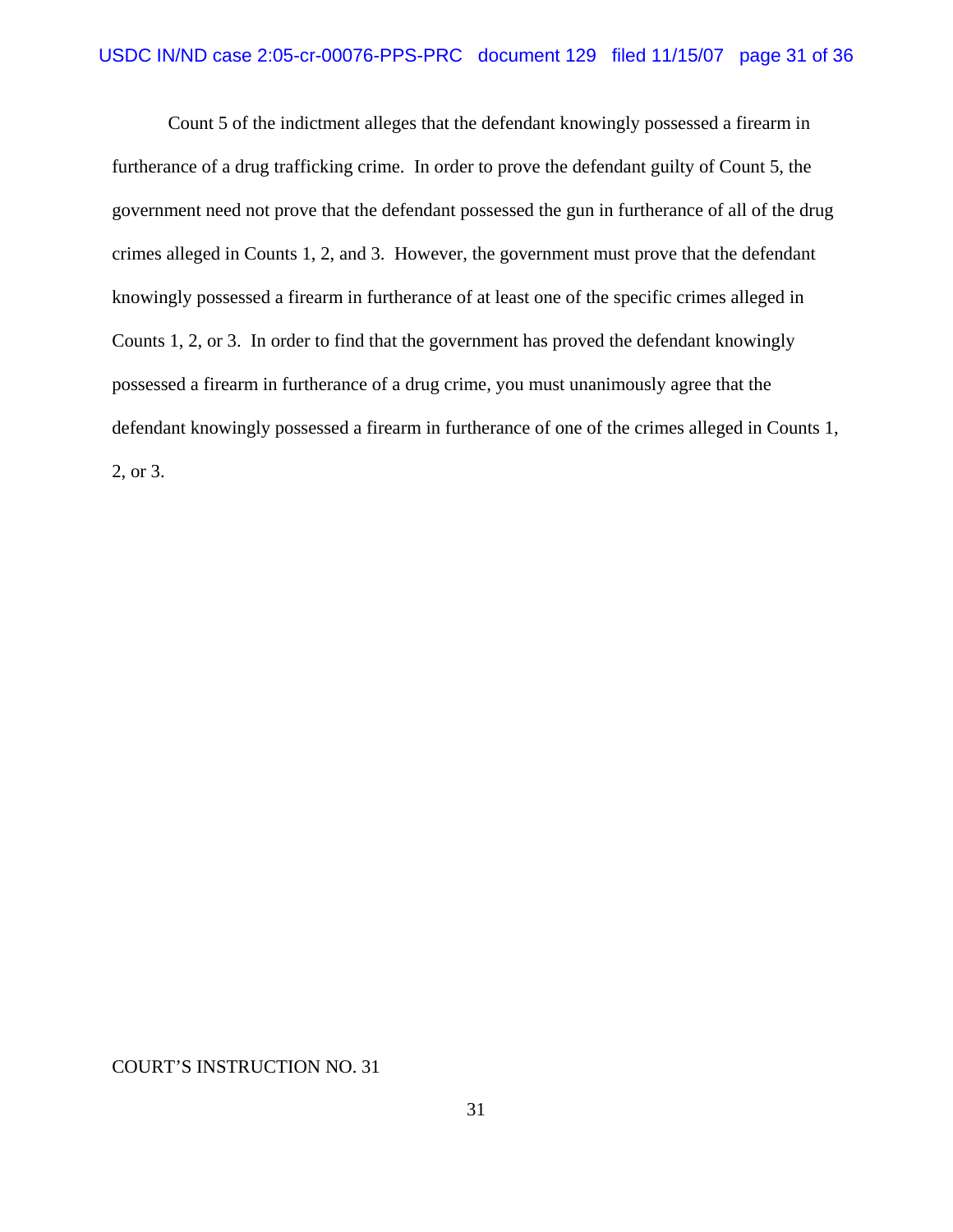The indictment charges that the offenses were committed "on or about" December 20,

2004. The government must prove that the offenses happened reasonably close to that date but is not required to prove that the alleged offenses happened on that exact date.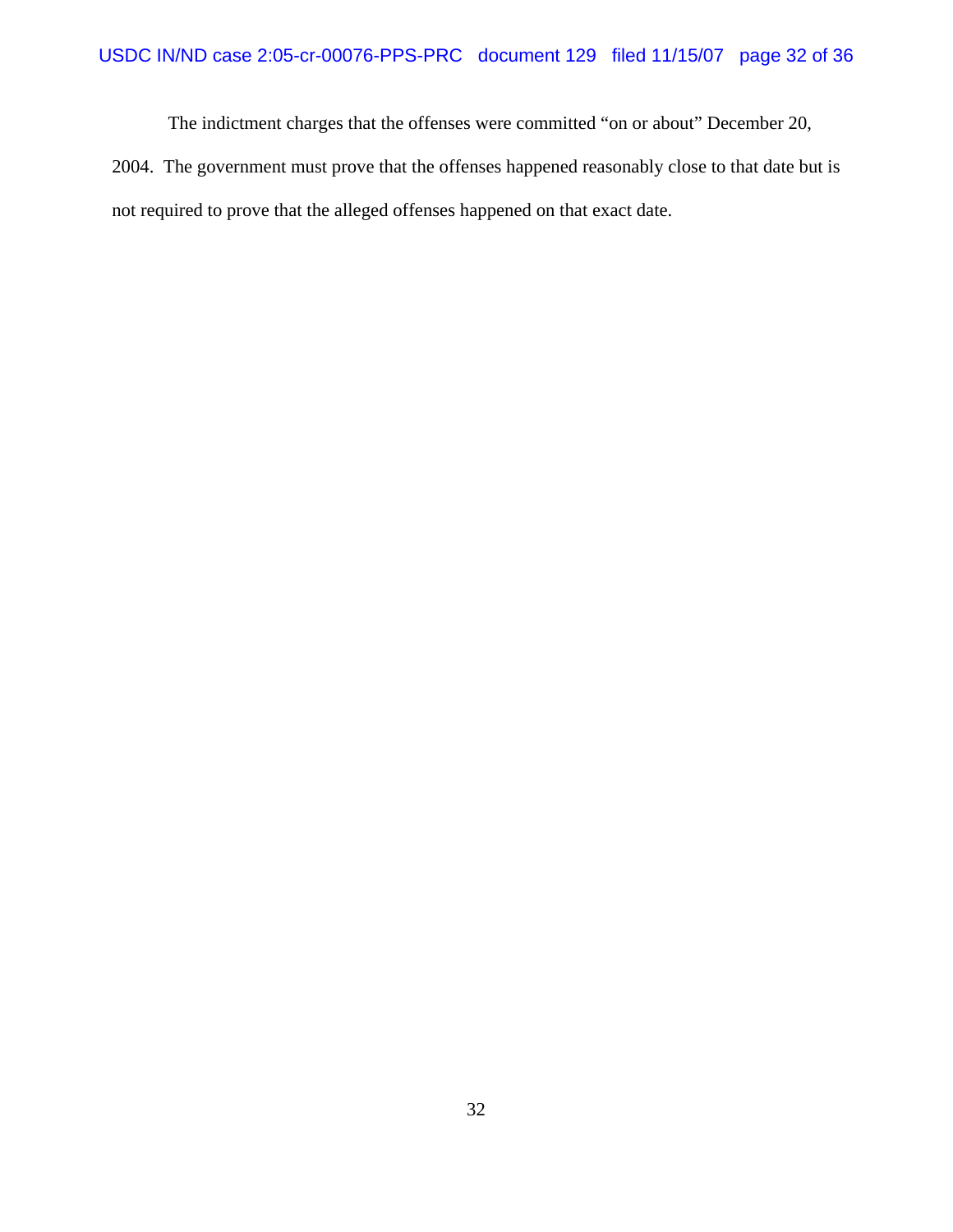Upon retiring to the jury room, select one of your number as your foreperson. The foreperson will preside over your deliberations and will be your representative here in court.

Forms of verdict have been prepared for you. Take these forms to the jury room, and when you have reached unanimous agreement on the verdict, your foreperson will fill in and date the appropriate form, and each of you will sign it.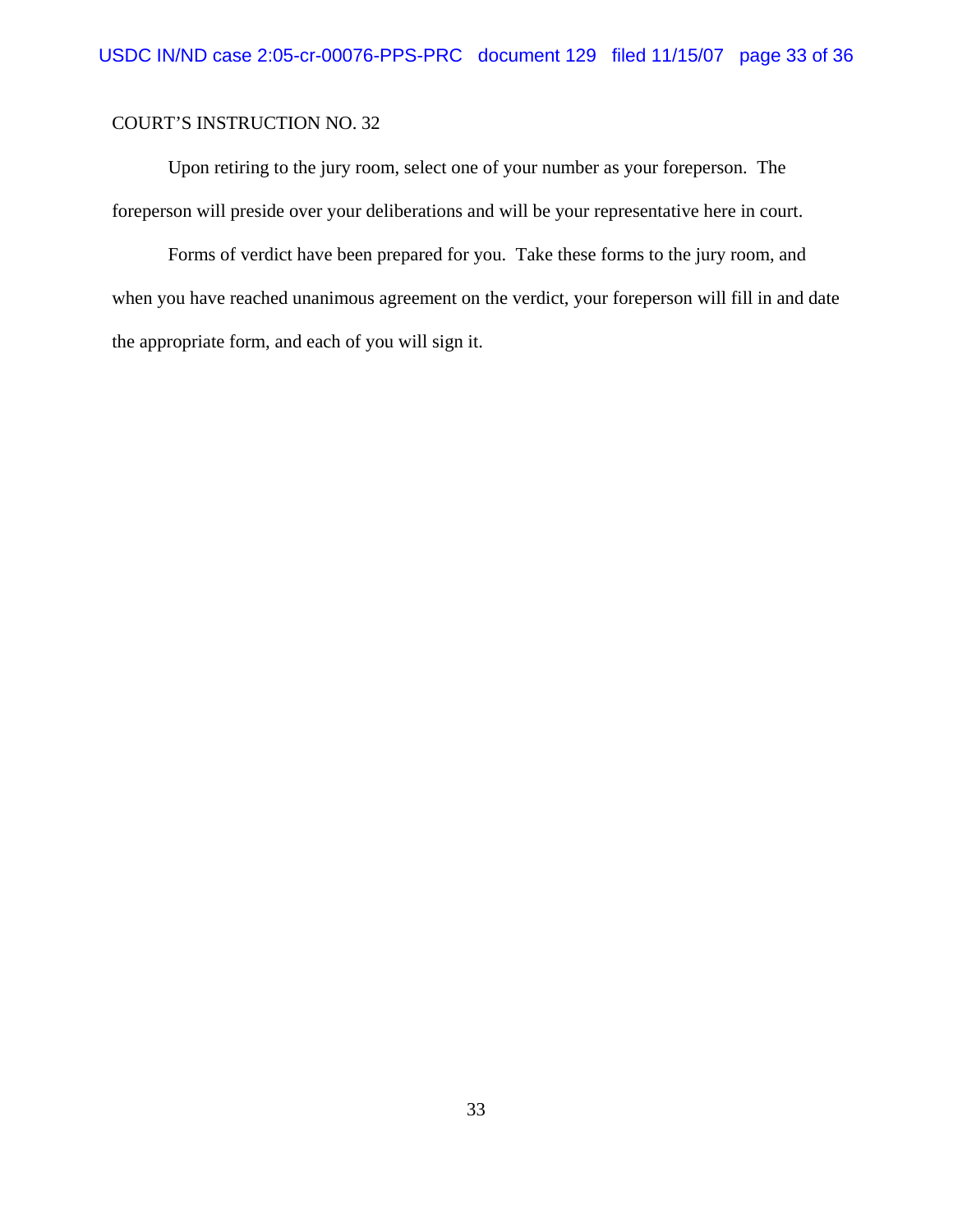Each count of the Second Superseding Indictment charges the defendant with having committed a separate offense.

Each count and the evidence relating to it should be considered separately, and a separate verdict should be returned as to each count. Your verdict of guilty or not guilty of an offense charged in one count should not control your decision as to any other count.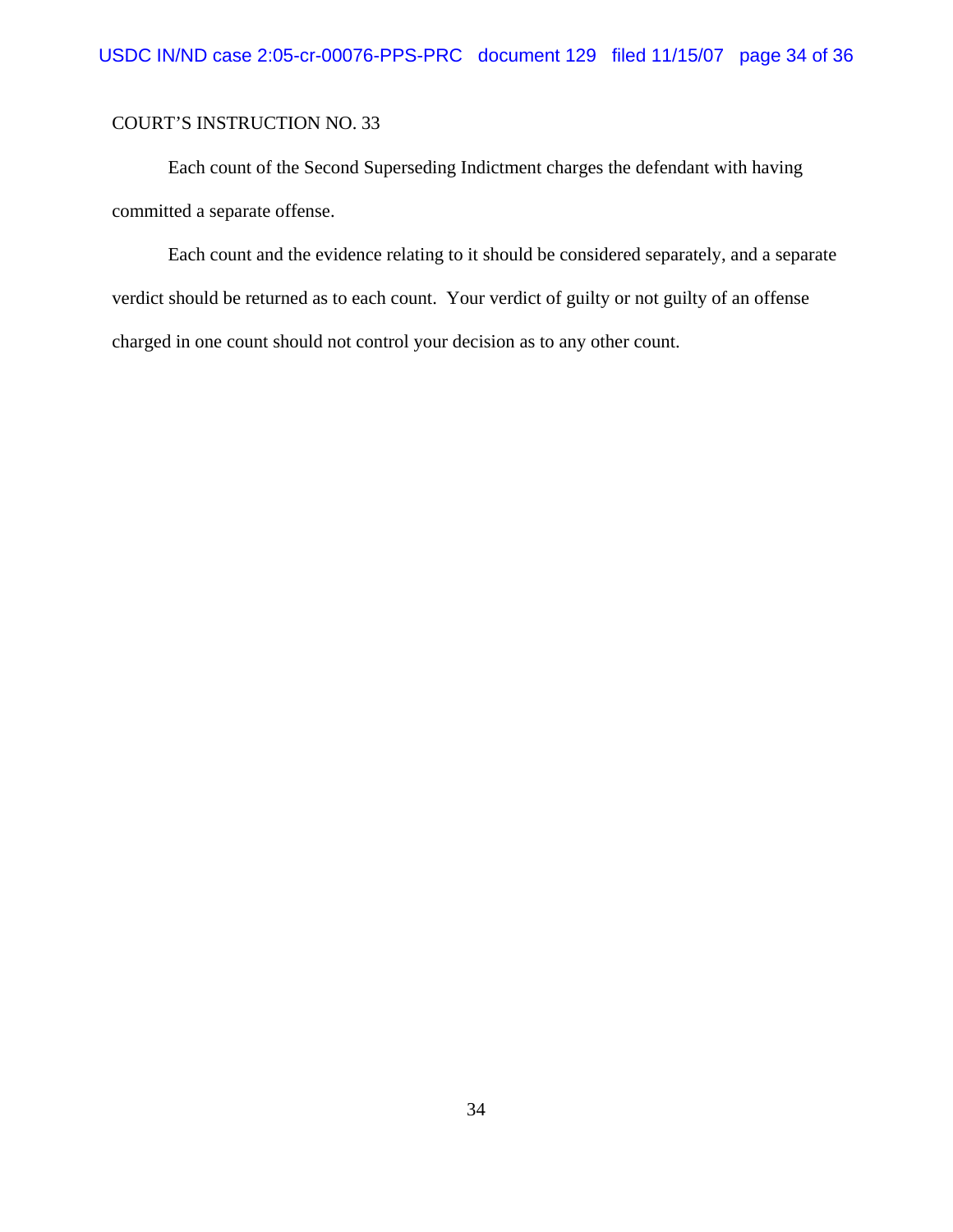I do not anticipate that you will need to communicate with me. If you do, however, the only proper way is in writing, signed by the foreperson, or if he or she is unwilling to do so, by some other juror, and given to the marshal.